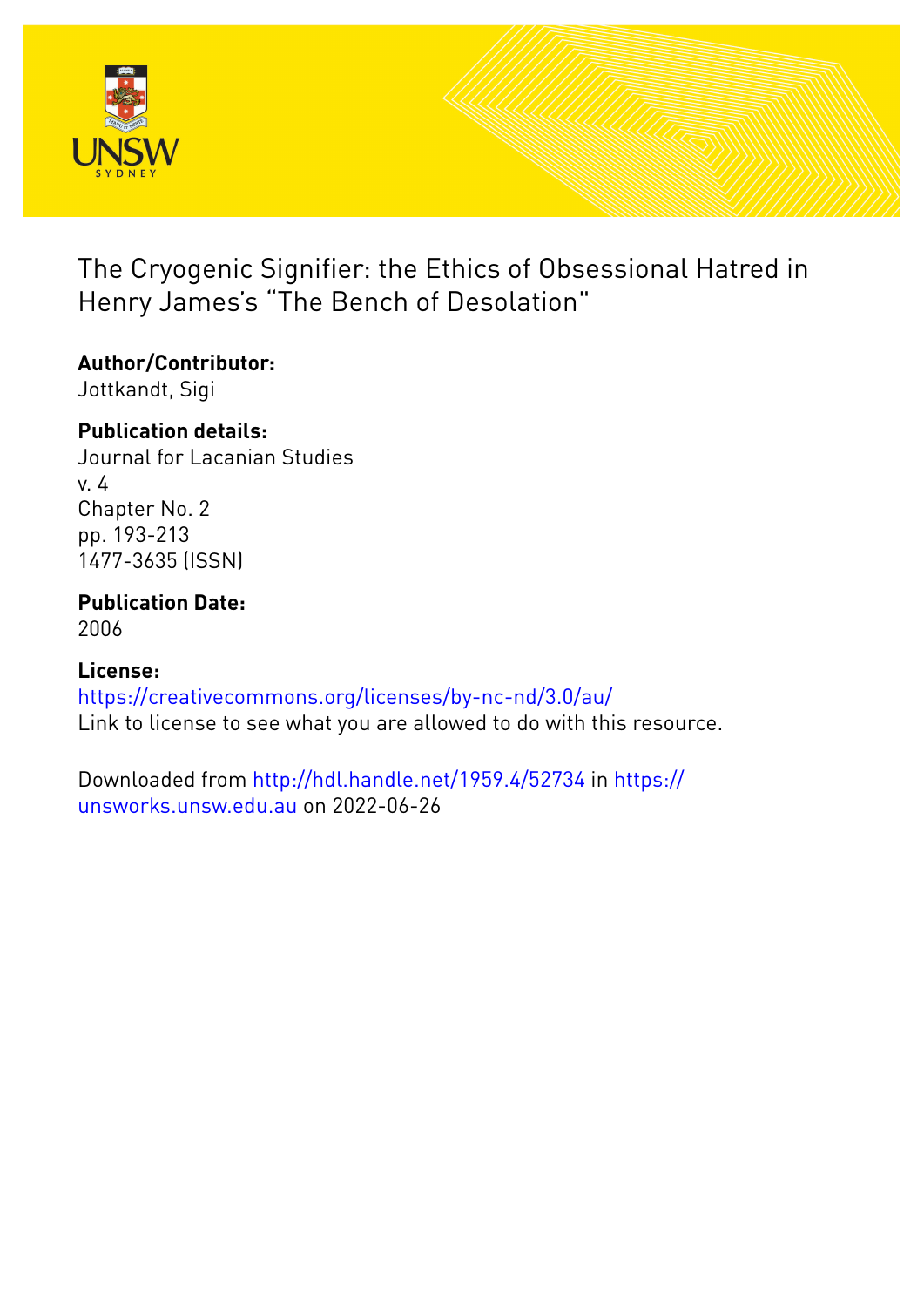#### (Post-print)

## The Cryogenic Signifier: the Ethics of Obsessional Hatred in Henry James's 'The Bench of Desolation'

Sigi Jöttkandt

*Journal for Lacanian Studies* 3.2 (2006): 193-213.

What does it mean to become a creditor in the great book of debt after having been a debtor? – Moustafa Safouan

When Freud, in *Totem and Taboo*, makes an analogy between the three 'cultural sublimations' (religion, art and science) and the three 'choices of neurosis' (obsessional neurosis, hysteria and psychosis), one cannot help but be struck by a glaring omission (Freud, 1913, p. 73). Which cultural sublimation corresponds to perversion? Despite how counter-intuitive it sounds to contemporary ears, the answer is ethics. The incongruity is immediate for surely ethics is supposed to be the cultural overcoming precisely of one's polymorphous perversity, the morally-charged transformation of one's innate aggressive instincts into a love of one's fellow man. It is difficult to see in what way such love could be perverse.

Contemporary theory's growing interest in love as a seemingly natural off-shoot from the 'ethical turn' of the past twenty odd years seems to confirm the centuries-old Western tradition of connecting love and ethics established by the Christian notion of *agape*. Today, this interest is not confined solely to the humanist tradition represented by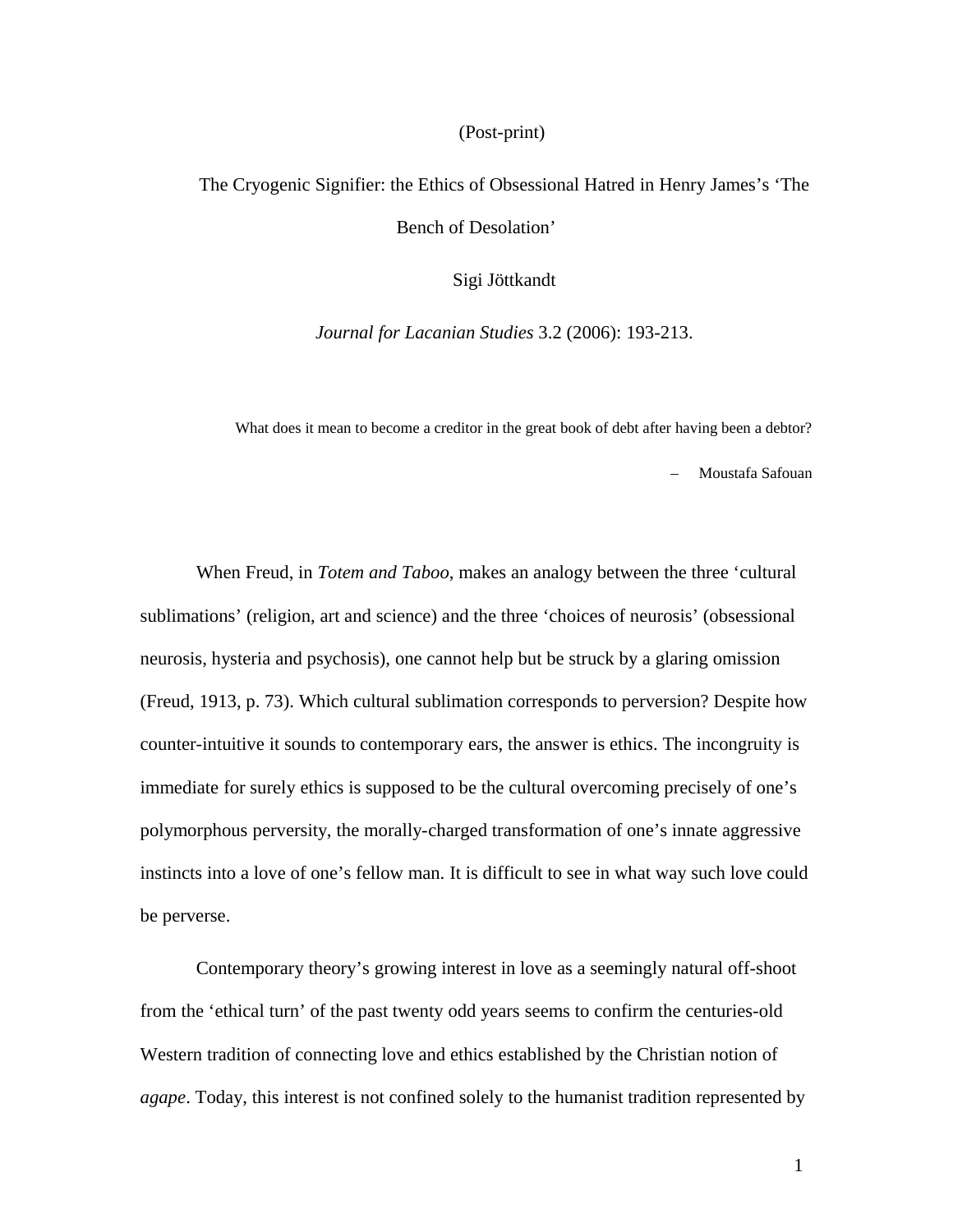a critic like Martha Nussbaum in her now classic claim for an ethical 'knowledge' that is specific to love (Nussbaum, 1990). For love also seems to be taking the wider theoretical world by storm, leading even as unsentimental a critic as Joan Copjec to claim in the context of ethics that 'love alone is successful, for only in love do we encounter the Other' (Copjec, 2002, p. 129). Of all the affects making their theoretical come-back in the recent turn toward 'feeling in theory,' to recall the title of Rei Terada's influential book (Terada, 2001), it is clearly the emotion of love that seems to have most powerfully captured the contemporary ethical imagination.<sup>1</sup>

Still, before proceeding too far along the 'way of love' – to recall another recent title (Irigaray 2003) – we might do well to pause a moment on a curious comment Freud makes in his essay, 'The Disposition to an Obsessional Neurosis' (Freud, 1913). For there Freud (following Empedocles) claims that it is hate, not love, that is 'the primary emotional relation between men' (Freud, 1913, p. 321), before going on somewhat cryptically to suggest that it is in such hate that 'the origin of morality' is to be found (Freud, 1913, p. 325). Here I would like to consider Freud's claim in the context of an ethics developed in James's remarkably under-read late tale, 'The Bench of Desolation' (James, 1999). My contention will be that any ethics that depends upon an overcoming of hatred by love always remains dependent at a structural level on perversion. Furthermore, despite the prevailing tendency to regard the hysteric as having an especial purchase on ethics and sublimation, if asked what a non-perverse ethical community might look like, we would not be too far off the mark saying it would be made up of that least glamorized figure in the psychoanalytic pantheon, the hateful obsessional neurotic.

\*\*\*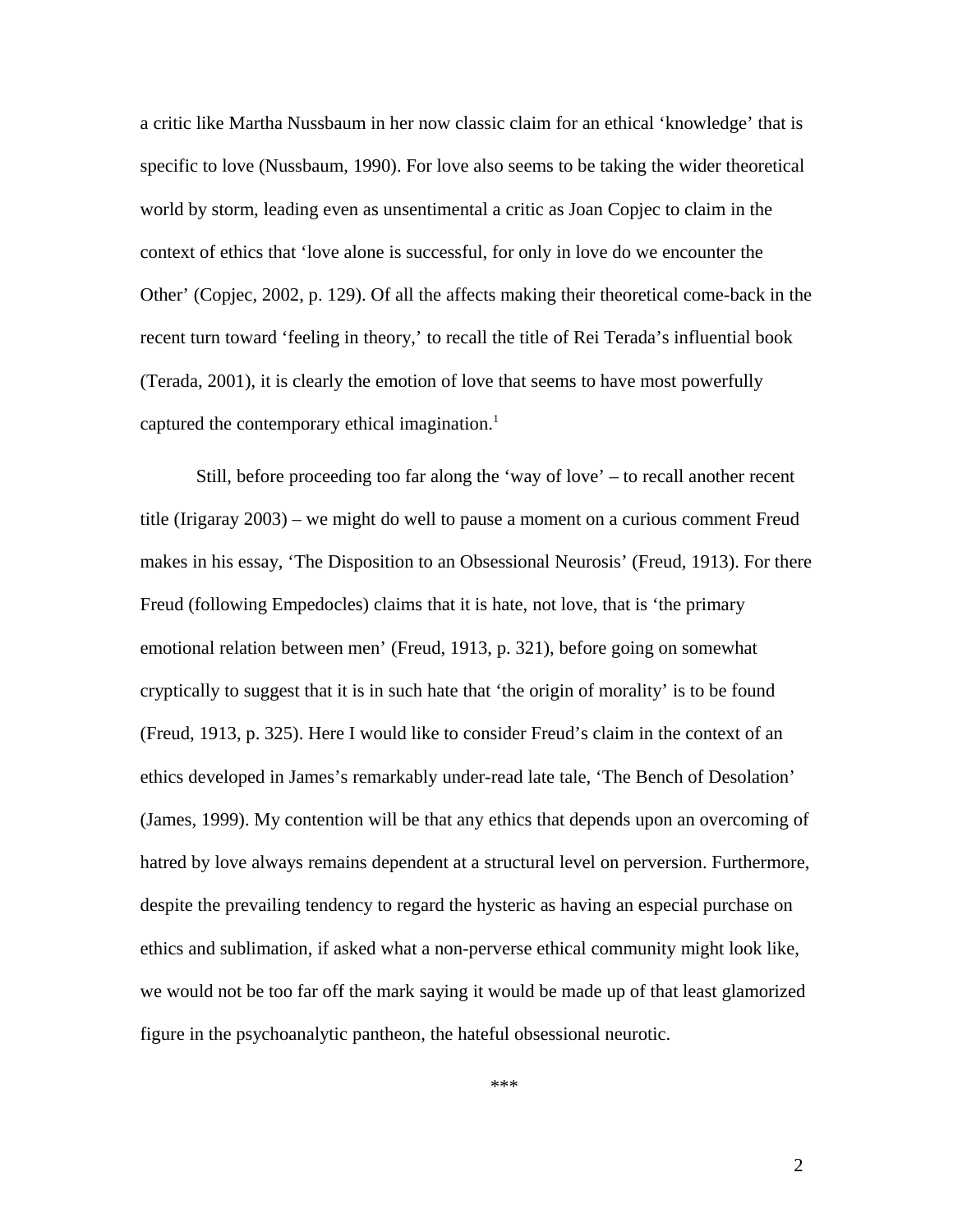'I shall bring an action for "breach" against you Herbert Dodd as sure as my name's Kate Cookham' (James, 1999, p. 1011) – thus Kate threatens her former fiancé, managing to extract the promise of an exorbitant Four Hundred Pounds from the hapless man in lieu of the promised legal action. Raising this sum is evidently more than Herbert Dodd can do and in the course of delivering a mere Two Hundred and Seventy Pounds over to his former lover, Herbert descends into a spiral of poverty and despair that even his marriage to the winsome Nan Drury with the pretty dotty veil (whom he met, significantly, *after* his withdrawal from his engagement with Kate – or at least so he continues to tell himself and her) is unable to alleviate. The 'quantity of hate' (p. 1013) Herbert feels towards Kate so blights the rest of Dodd's life that all he can do is sit passively on the 'bench of desolation' on the beachfront of Properley, watching 'everything impossible and deplorable happen as in an endless prolongation of his nightmare' (p. 1023) – not helped by Nan's repeated querulous question, as they sink further and further into penury and to her and their daughters' ultimate Dickensian deaths, whether 'you didn't make sure she could have done anything, that you didn't make sure and that you were too afraid' (p. 1027). Many years later, Kate returns – rich, refined, graceful, adorned now with her own 'pretty dotty becoming veil' – and offers Herbert his money back, with accrued interest, to the tune of twelve hundred and sixty pounds. In response to Herbert's incredulous wonder, Kate explains, 'Everything was possible, under my stress, with my hatred. [. . .]. It made me think of everything. It made me work' (p. 1059).

Two kinds of hatred, then, are operative in this tale. There is Herbert's destructive form that eats so deeply into every capacity he had for life and action that all he can do is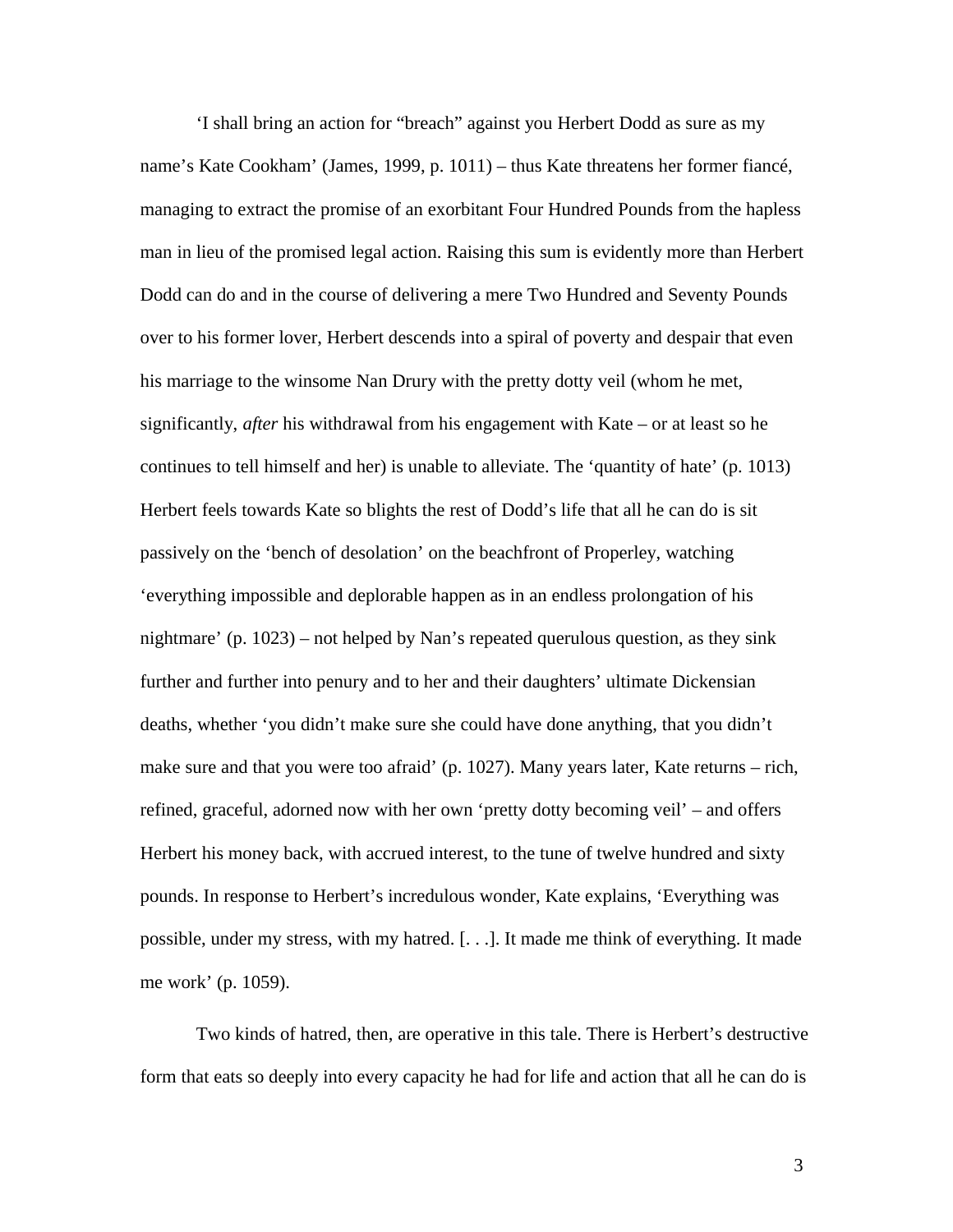watch helplessly from his 'bench of desolation' as each catastrophic event 'regularly cut itself out black, yet of senseless silhouette against the red west' (p. 1023). Herbert's figurative conception of himself as 'stranded by tidal action', 'deposited' by his 'long wave of misfortune' (p. 1026) points to his profound sense of paralysis to which he nevertheless credits a certain distinction, as one who alone possessed 'the secret of the dignity of sitting still with one's fate' (p. 1028). In contrast, Kate's hatred makes her active, representing a *productive* form of hatred, as becomes evident from its results: her hate generates a rebate of 990 pounds.<sup>2</sup> How can we account for this difference between the two forms of hatred?

Freud suggests an answer in 'The Economic Problem of Masochism' where he hypothesizes that instincts may undergo a transformation from one into another (Freud, 1923-24, p. 163-4).<sup>3</sup> In this essay he discusses how, upon encountering the death drive, the libido can call on a certain 'displaceable energy' which, while neutral in itself (a year earlier in 'The Ego and the Id' he called it 'de-sexualised Eros'), is capable of binding the (self-)destructive instinct and redirecting it towards the outside world. Freud calls this fusion of the death drive with the erotic instinct 'sadism proper,' and it seems fairly aptly to describe the logic inherent in Kate's hatred. Wounded by Herbert's slight, her love transforms into hatred. Yet because it continues to be bound to an original erotic instinct, her hate is just another expression of her love that she puts to work in the service of his ultimate enjoyment. All of his suffering is simply proof of the extent of her love for him, as she tries to make him understand: 'I did it *for* you – I did it *for* you!' she tells an incredulous Herbert (p. 1041). Consequently, although its vehicle is the destructive instinct, what really drives Kate's actions is the libido, whose ultimate fealty, as Freud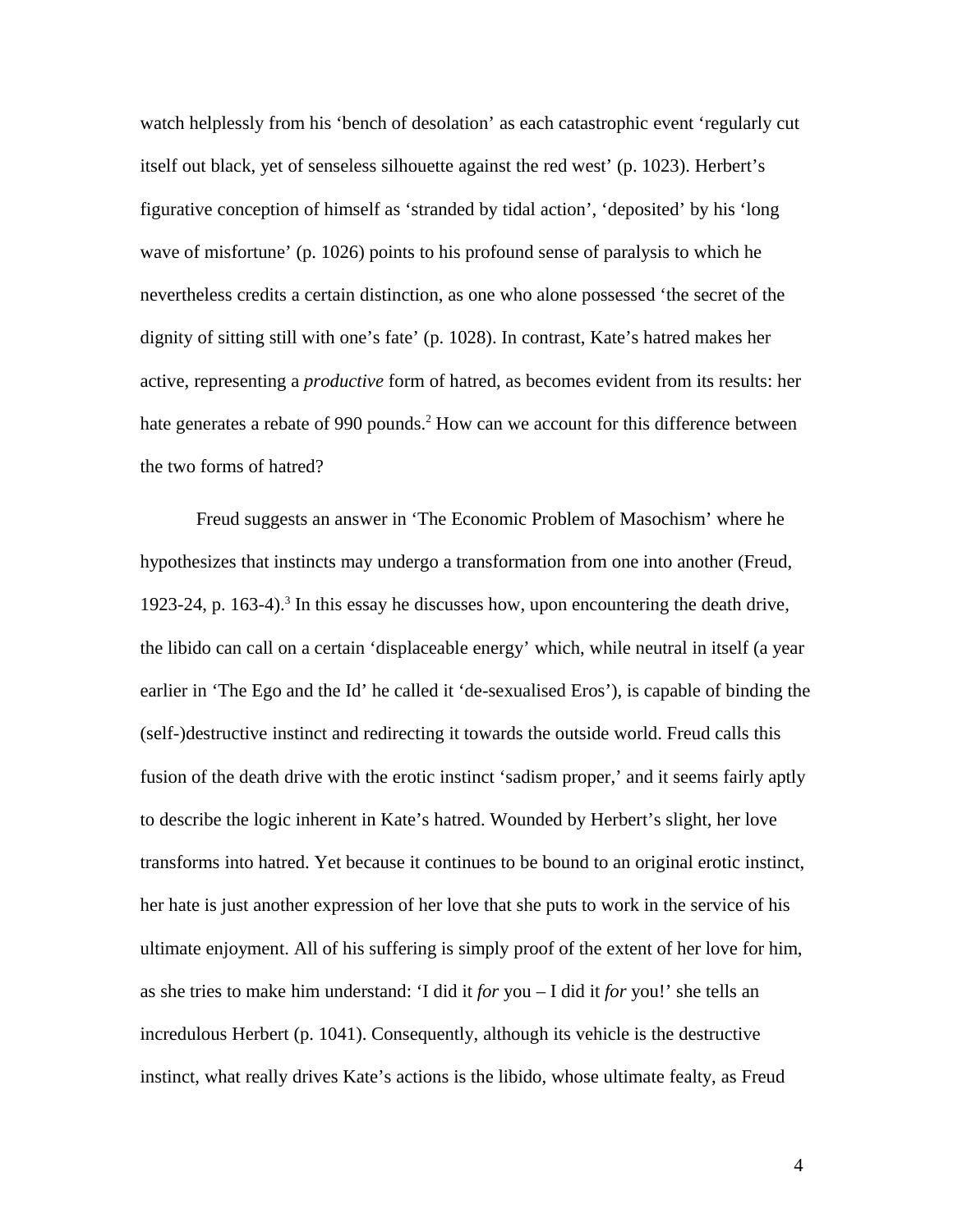repeatedly reminds us, is owed to the instinct of self-preservation.<sup>4</sup> The end result is that for as long as Kate can continue to love Herbert (whether erotically or sadistically), she succeeds in avoiding her own death drive.

From here it is not hard to see how such libidinally-bound hatred may well produce gains. Kate's hatred, in fact, gives a particularly vivid impression of the logic of the pleasure economy that permits temporary losses to be sustained in order to generate a greater quantity of pleasure. This capacity to delay pleasure is the 'reality principle' that works, as Freud takes pains to clarify, ultimately in the *service* of the pleasure principle. Despite our familiarity with this principle, it is worth highlighting one of its most important economic features once more, which Kate's hatred brings conspicuously into view. For the sheer perversity of Miss Cookham's logic (she must destroy Dodd so as to show how much she loves him) returns us to a similar structural perversity at the level of the libidinal economy that rests on the fantasy there are no true losses.<sup>5</sup> Any investment made within the confines of the pleasure economy can always be recouped, as Kate triumphantly informs Herbert, 'Well then, here it is  $-$  it isn't lost!' (p. 1042). One might therefore be justified in describing the pleasure economy as a sort of pyramid scheme through which an initial 'investment' (loss) is put into circulation that generates returns sufficient for the increased satisfaction for the earlier investors. Nevertheless, the continuation of such satisfaction depends on an infinity of investors, each perpetually willing to put in their share. The upshot is that the seeming 'gains' it profits from are really loans, borrowed against future investors who, when their number reaches its inevitable limit, stand to lose all they have put in. In disavowing this numerical limit – in 'cooking' the books, as it were – the pleasure economy thereby discloses its profoundly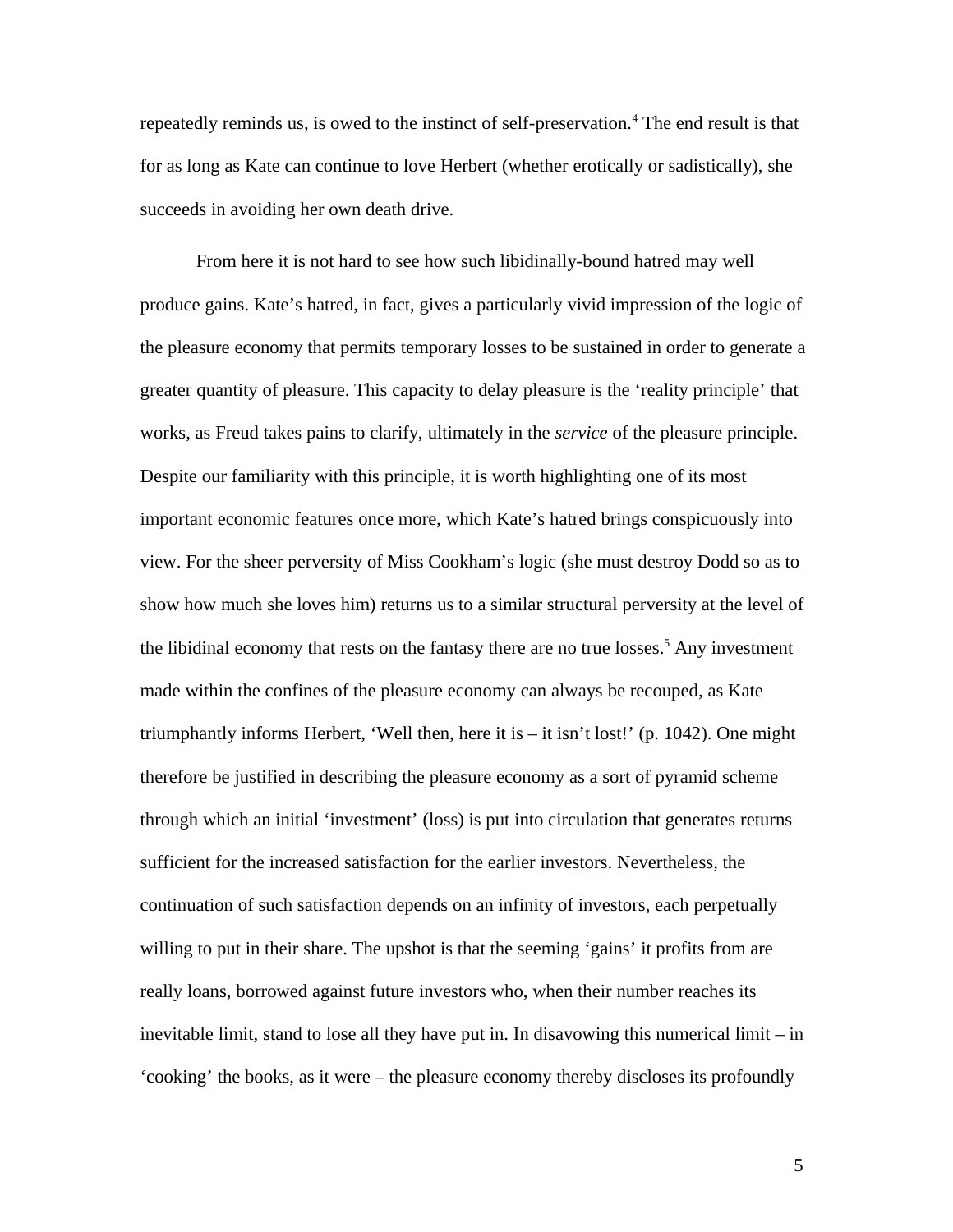perverse structure while simultaneously revealing how we always live to some extent on 'borrowed' time. Each pleasurable 'detour' that delays the ultimate destination of the pleasure principle (death) is thus really a loan against our mortality. Herbert is right, then, to gape at the enormity of Kate's 'hate rebate': "you've only to draw.'  $[...]$  'To draw – to draw?' Yes, he gaped it as if it had no sense' (p. 1054). As Herbert senses, to 'draw' against one's death requires no small amount of audacity.

If we turn now to the other form of hate, in the same essay Freud describes how a portion of the destructive instinct does not take part in the external redirection but remains inside the organism where it becomes libidinally bound to the ego.<sup>6</sup> This portion he calls 'original, erotogenic masochism' (Freud, 1924, p. 164) or 'primary' masochism, on top of which a secondary form can then become overlaid. This occurs when 'the sadism, or instinct of destruction, which has been directed outwards, projected, can be once more introjected, turned inwards' (p. 164), resulting in a 'secondary masochism' that comes to be added to the original form. It is this multiple layering of the destructive instinct that Ernest Jones takes up and extends in his essay, 'Fear, Guilt and Hate' (Jones, 1929). There Jones observes how each of these three emotions typically emerges as a secondary formation, that is, as a reaction to another affect, which is itself a veil for something else, namely an earlier, primordial version of the topmost layer.

In Jones we read that hate is 'one of the commonest covers for guilt' (Jones, 1929, p. 384) and it is certainly true that in Herbert's case we are given sufficient hints that he and indeed Nan are well aware of the terrible wrong that he originally did to Kate. Despite his self-righteous assurances, seemingly designed to convince himself even more than Nan, Herbert carries a sneaking suspicion that he had in fact probably already seen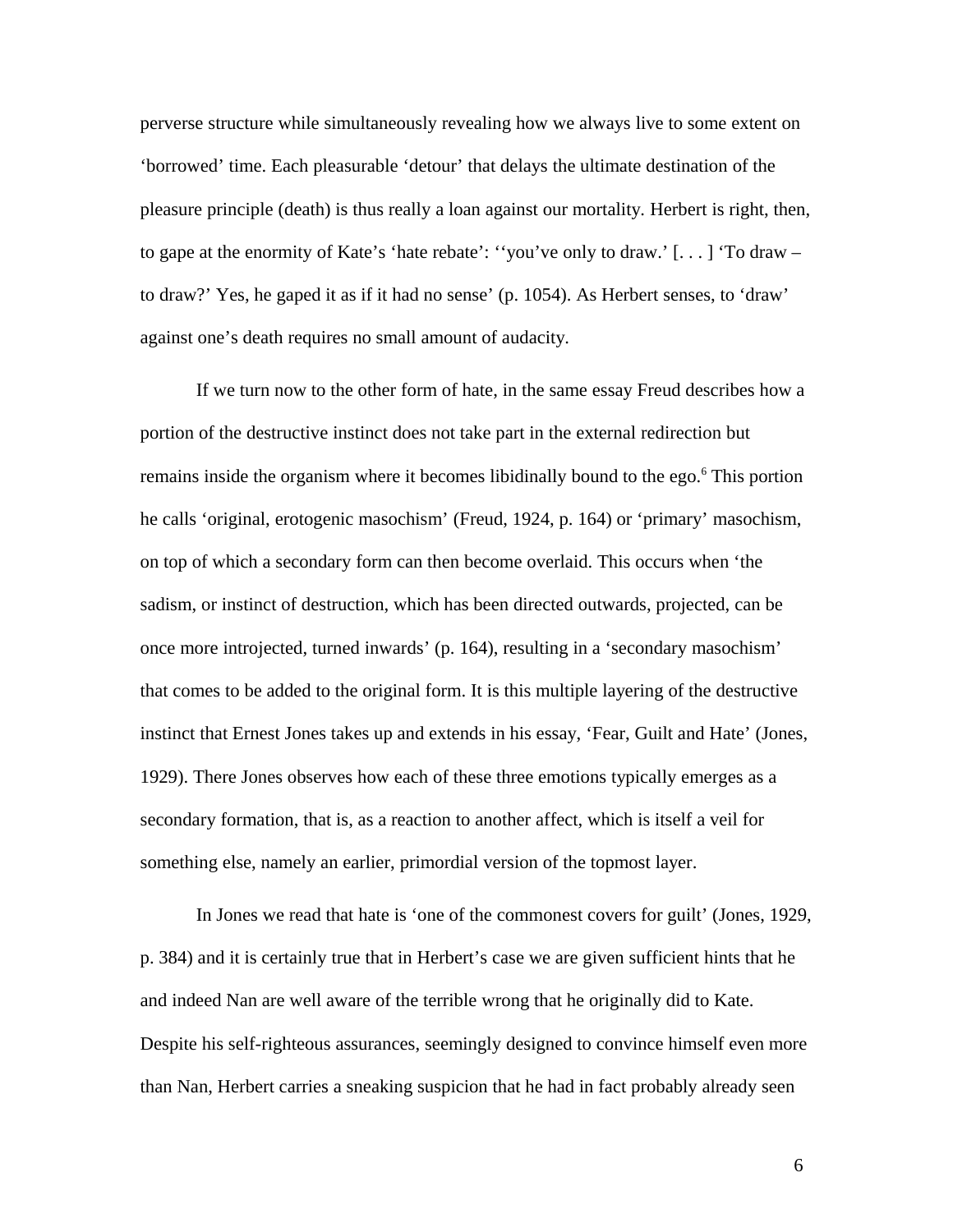Nan prior to dissolving his engagement with Kate, a point on which Nan in the early years seems irritatingly inclined to dwell: 'Well, I'm glad I *am* in your life,' she tells him on their bench of desolation, 'terrible as it is, however or whenever I did come in' (James 1999, p. 1021). One might note, too, how in indirect speech James has Dodd imagine how to a fellow-lounger he might appear 'a man evil, unsociable, possibly engaged in working out the idea of a crime' (p. 1028), suggesting at the very least an unconscious awareness of his lack of 'straightness' with his former fiancée. It seems clear that Herbert's 'immense' quantity of hate for Kate is really a mask for his guilt and, as such, can only result in the auto-destruction he witnesses with such helpless fascination: 'He watched himself, in a cold lucidity, *do* punctually and necessary each of the deplorable things that were inconsistent with his keeping afloat' (p. 1024). Projected as hate onto Kate, Herbert's guilt can only multiply with his awareness of the ongoing wrong he is doing her, producing still more hate in an endless morbid loop until Herbert's 'idiotised surrender' (p. 1022) consumes his very life force itself.

Herbert's 'particular morbid bravery' thus seems to nail him as a classic form of moral masochist who greatest satisfaction is to watch his own suffering. The fact that this is a profoundly narcissistic form of pleasure is evident from Herbert's pride in his own passivity, which he takes as proof of his own gentility much lacking in the abhorrent Kate. It is her vulgarity he tells himself he cannot stomach, her vulgarity in threatening to drag their relationship into the 'squalor of the law-court, of claimed damages and brazen lies and published kisses, of love-letters read amid obscene guffaws' (p. 1012). James explains how,

Her taking a stand so incredibly 'low,' that was what he couldn't get over. The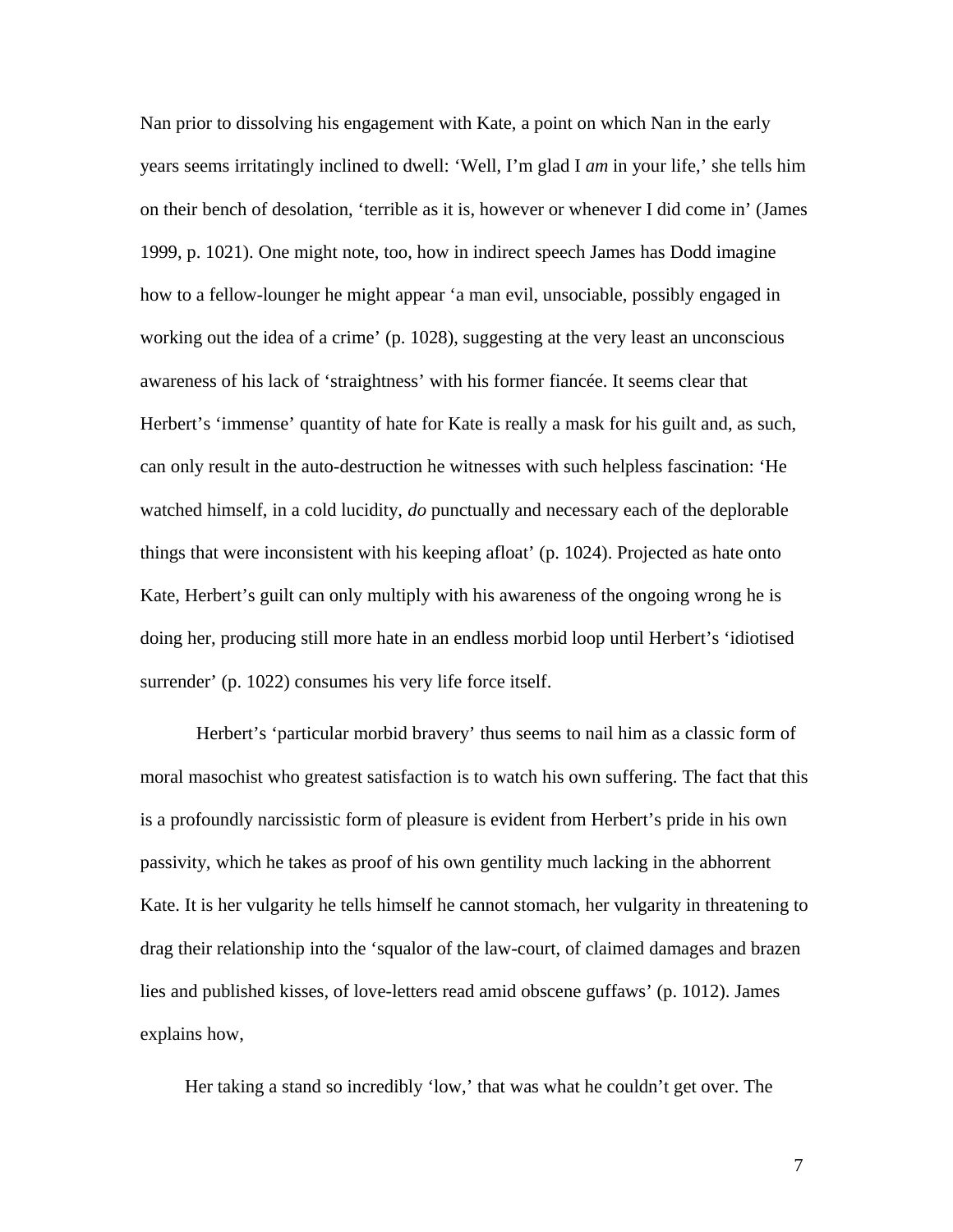particular bitterness of his cup was his having let himself in for a struggle on such terms – the use, on her side, of the vulgarest process known to the law: the vulgarest, the vulgarest, he kept repeating that, clinging to the help rendered him by this imputation to his terrorist of the vice he sincerely believed he had ever, among difficulties (for oh, he recognised the difficulties!) sought to keep most alien to him. (p. 1015)

The sole redeeming aspect in the whole case, he assures himself, is that it could only occur 'because he was, comparatively, too aristocratic' (p. 1017). A lesser man would have allowed his name to be dragged through the mud of the scandal papers, as he justifies his passivity to Nan, assured that 'she couldn't abide vulgarity much more than he could' (p. 1020): 'What would any solicitor have done or wanted to do but drag me just into the hideous public arena  $[...]$  that it has been at any rate my pride and my honour, the one rag of self-respect covering my nakedness, to have loathed and avoided from every point of view?' (p. 1023-4).

Pausing for a moment on what seems like Herbert's oddly unmotivated but suggestive reference to nakedness here, let us consider what is in fact contained in the charge of vulgarity (certainly a favorite insult in James). In addition to signifying typical or ordinary, 'of the common people' (all of which possess especial resonance for Dodd who prides himself on being if not actually one, then at least 'like a gentleman' (p. 1017)), vulgar is also given by Webster's as meaning 'lewdly or profanely indecent', in other words: *without shame*. If this is the case, the question we must now ask is why Herbert reacts so strongly  $-$  if indeed so passively  $-$  to Kate's (unreal, as it later turns out) threat? What shame, in other words, is he so desperately 'afraid' of (as Nan intuits) that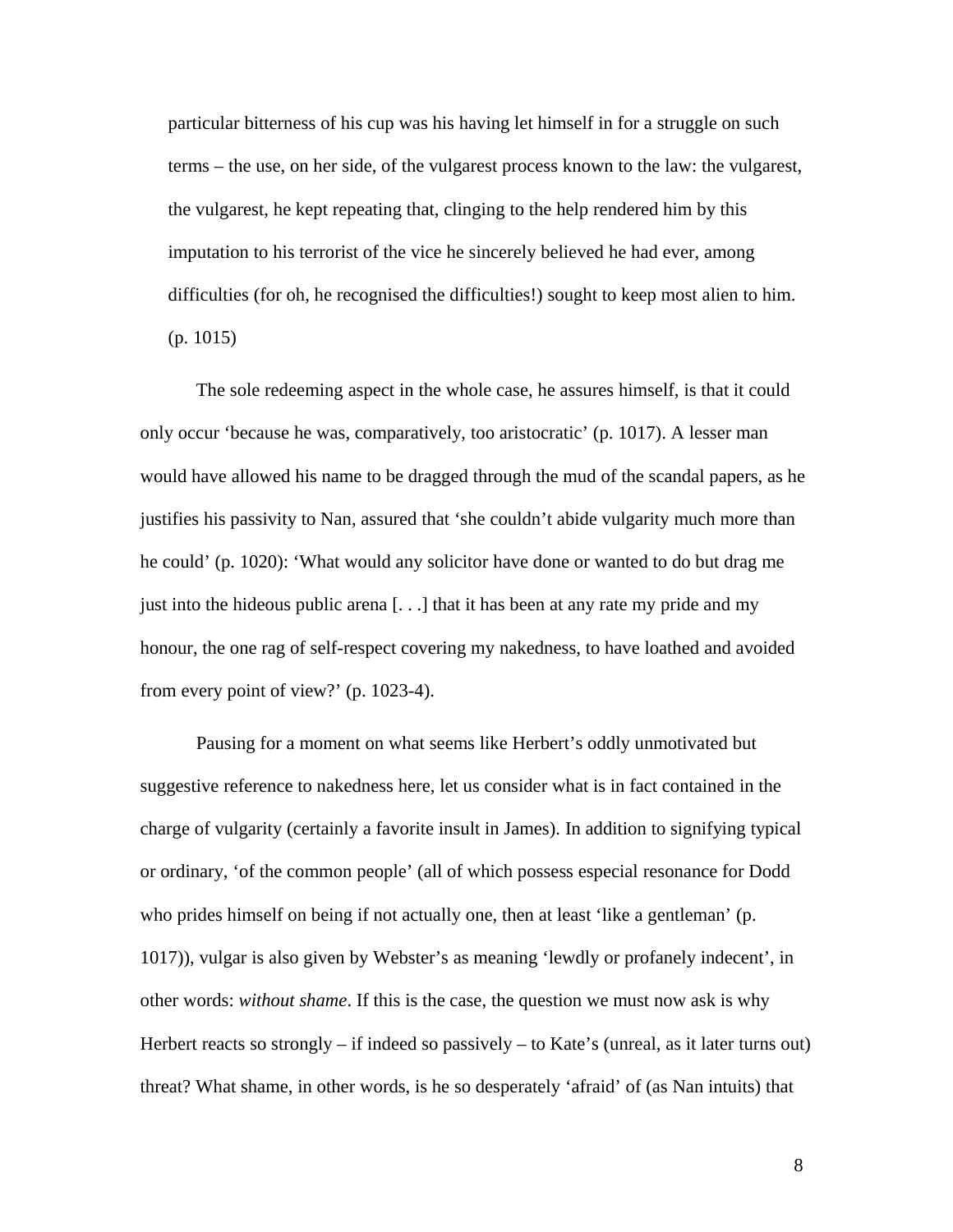the vulgar Kate, on the other hand, is prepared to risk?

As Dodd has already told Nan, his principal fear is of publicity, of being publicly shamed. But more than this, his shame appears to have something specifically to do with publicizing his *name*. For a large part of the horror Dodd feels at Kate's threat – her 'horrid, brutal, vulgar menace'  $(p. 1011)$  – lies in the way she does not hesitate to 'ruthlessly' (p. 1011) form the 'ugly, the awful words' on her lips (p. 1015). Which words does he mean? I would venture the answer is quite literally 'Herbert Dodd'. Let me explain why.

When Herbert reflects on everything he hates about Kate Cookham, he runs through a list of her qualities. He observes her in 'all the grossness of her native indelicacy', 'her excess of will and destitution of scruple', the 'odious, specious presentability' of her 'ignoble threat', her 'disgusting' certainty, her 'sharp and adroit' manner' (p. 1011). He reflects on her 'devilish conception' and 'appalling nature' 'worthy of a vindictive barmaid', her 'hustl[ing] and bully[ing]' (p. 1012) and wonders whether

his face had shown her anything like the quantity of hate he felt. Probably not at all; no man's face could express that immense amount; especially the fair, refined, intellectual, gentleman-like face which had had [. . .] so much to do with the enormous fancy she had originally taken to him. (p. 1013)

But beyond all this, the most striking thing we learn about Kate is the way she persistently addresses him by both his first and last name: 'It's just as much my dream as it ever was, Herbert Dodd, to take up [my life] with you!' she tells him. 'Remember that for me, Herbert Dodd; remember, remember!' (p. 1013). James describes how, 'on this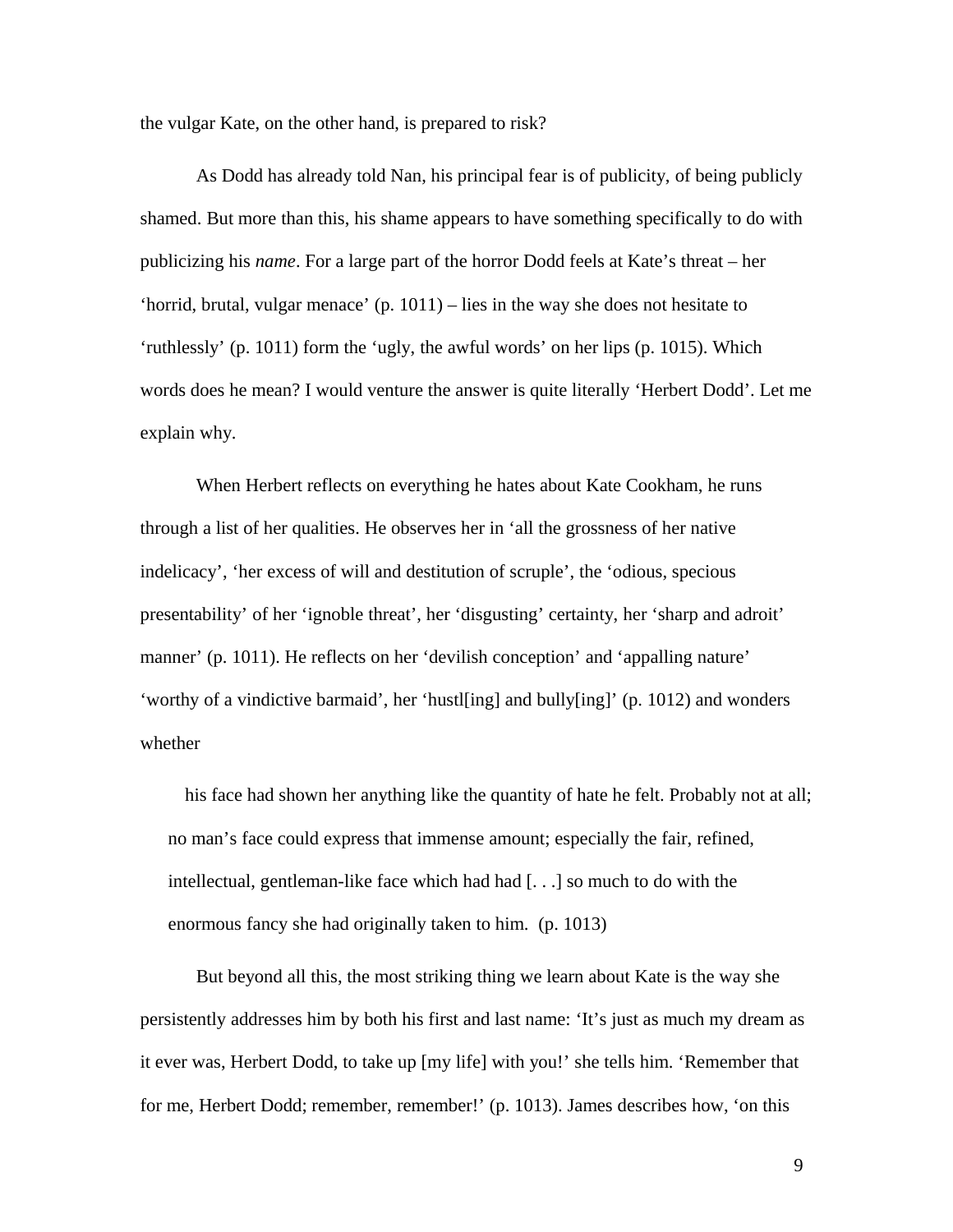she left him – left him frankly under a mortal chill' (p. 1013).

Interestingly, it is just this chill, James tells us, that Dodd experiences whenever he sees the dropped blind of his bookshop window. Although he gains a significant amount of satisfaction from seeing his shop in all the open glory of its window display – 'he had a fancy for a good show and was master of twenty different schemes of taking arrangement for the old books and prints' (p. 1014) – the 'broad, blank, sallow blind' never fails to make him shudder and the simple reason for this is that on it is printed his name:

'Herbert Dodd, Successor', painted on below his uncle's antique style, the feeble penlike flourishes already quite archaic – this ugly vacant mask, which might so easily be taken for the mask of failure. (p. 1014)

For as long as he can see *through* his window, and regard his artful arrangement of aesthetic property, he can sustain his *amour propre*. It is only when the blind is down and he is confronted with the bald written display of his proper name that the complicated, carefully constructed 'scheme of taking arrangement' of Herbert's narcissistic self-love begins to teeter. As a result, James tells us how

he had never held optical commerce with the drawn blind for a moment longer than he could help. [. . . ]. Big and bare, with his name staring at him from the middle, it thus offered in its grimness a term of comparison for Miss Cookham's ominous visage. (p. 1015)

For neither does Kate ever soften her 'large, clean, plain brown face' with the pretty dotty veils that adorn Nan Drury's countenance and, worse, 'the words 'Herbert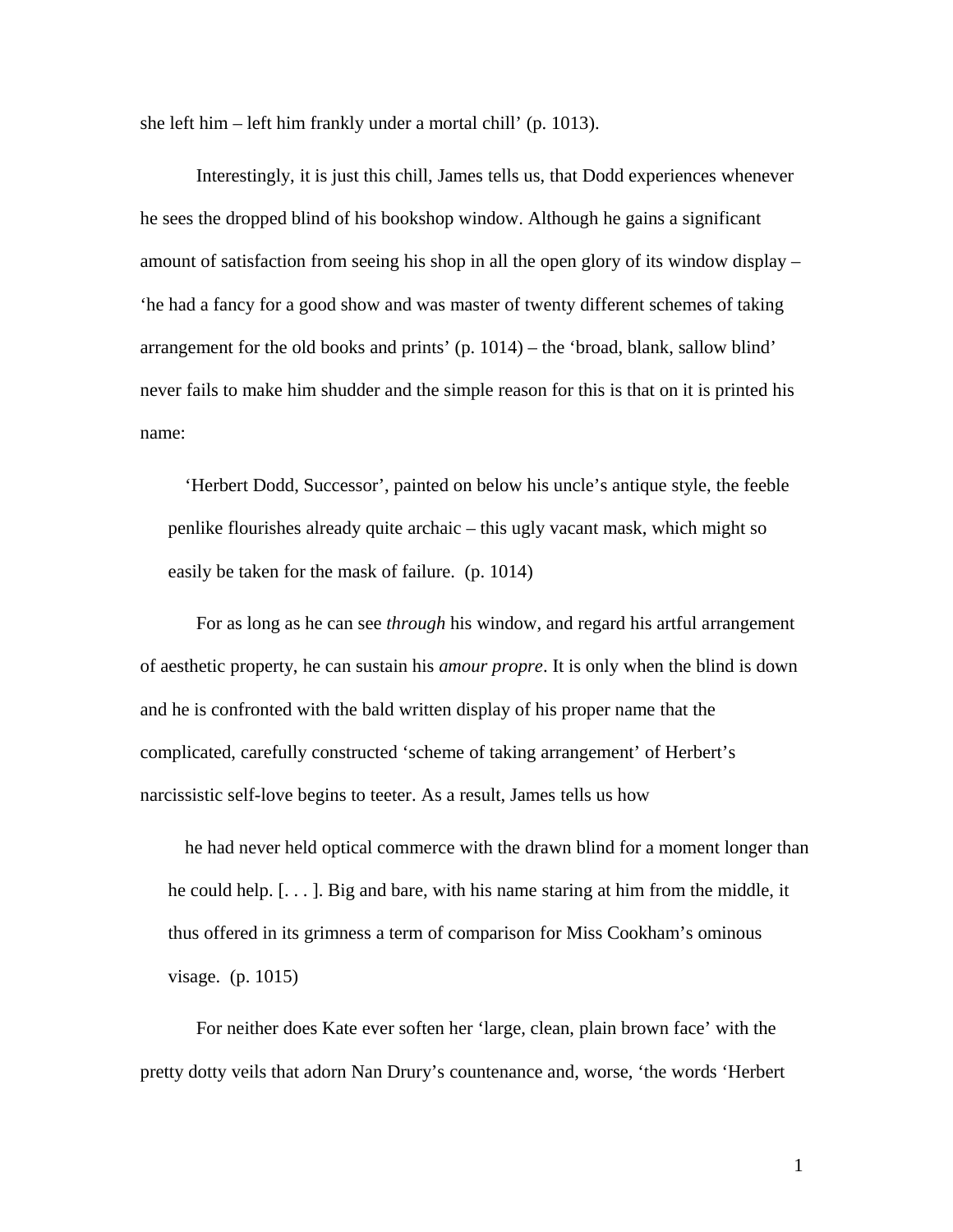Dodd' [. . .] were dreadfully, were permanently, seated on her lips. *She* was grim, no mistake' (p. 1015). The question is why these words should send such shivers of horror up Herbert's spine such that to avoid them he is willing to sit helplessly by and allow Kate to destroy him?

The answer, I believe, lies in a peculiar property of the proper name itself. One's name is the original, primary way one is interpellated by the Other and furnished with a symbolic identity. We thus have a very specific relationship with this earliest group of signifiers. In his presentation to the closed discussion group during Lacan's Twelfth Seminar (1964-65), Jean Oury calls attention to the 'exquisite sensitivity' a child has towards its name, noting how it serves as a kind of 'phonological sieve' that enables us to obtain our earliest bearings in the linguistic system. Forming a kind of personal grid or 'key' in the musical sense of the term, this 'phonematic gestalt' as he calls it, 'would function a little like a resonating system, cutting out in the surrounding language forms of meaning in order to be organized into a message furnished by the personal sieve.' Oury's conception of the name as a phonological 'key' thereby possesses something in common with the unary trait that Lacan discusses in his Ninth Seminar on Identification (1961-62). Lacan takes this concept from Freud's discussion of identification in *Group Psychology and the Analysis of the Ego* where the idea of the 'Einziger Zug' is introduced as the primary point of identification for the subject-to-be. The 'Einziger Zug' is a 'single trait' of the Other (the examples Freud uses are of a cough, a certain look, etc.) that the subject introjects and which then serves as the little piece of external matter that seeds the subsequent growth of the subject's narcissistic identity. The primary difference between the name and the unary trait lies in the way the former is a symbolic signifier whereas the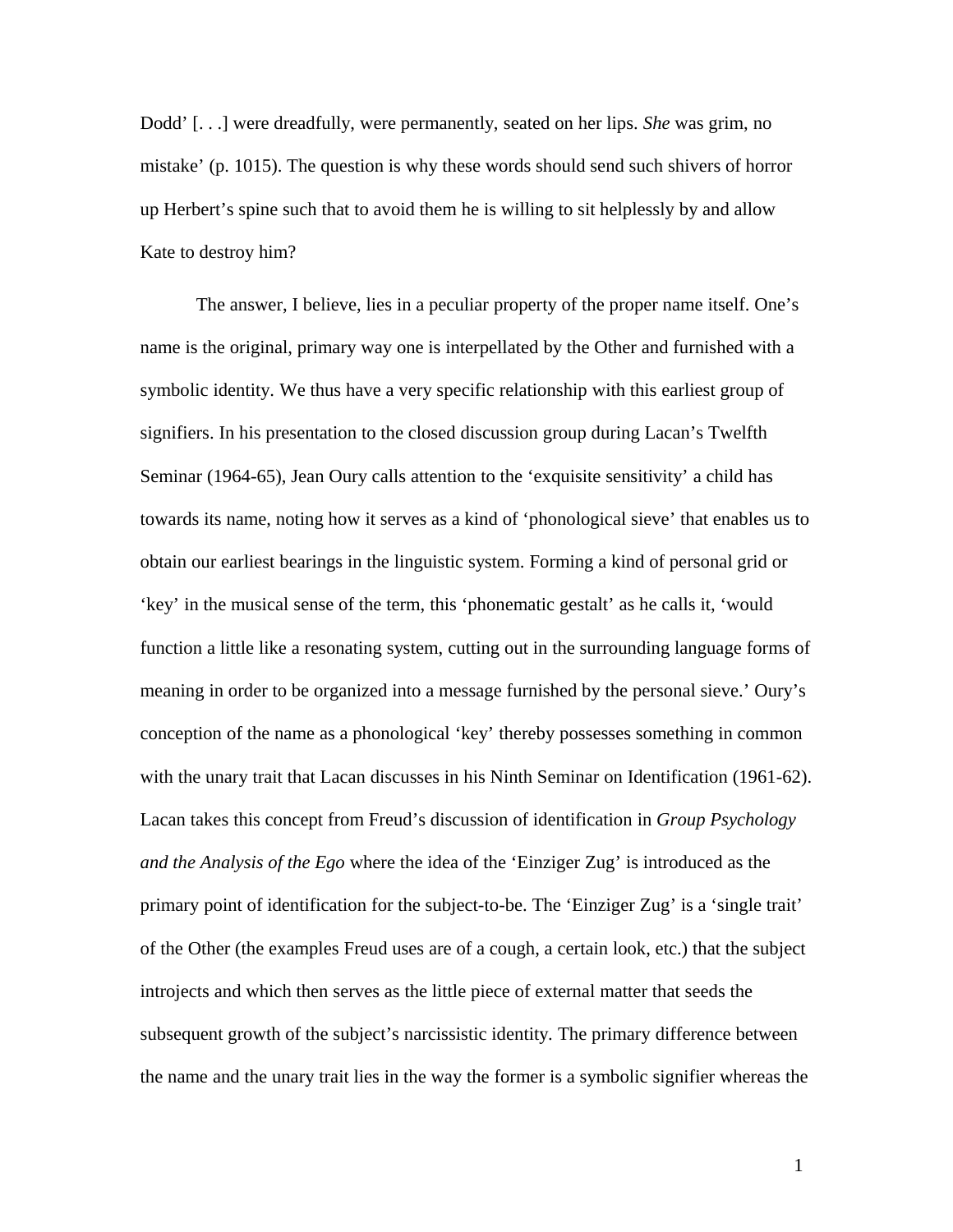latter is linked to the image and to the imaginary register.<sup>7</sup>

Following Oury's presentation, Irigaray makes an interesting intervention. She notes how there is a crucial difference in quality between one's first and last names, using the term 'sound image' to describe the first name which is thus distinguished from the latter by its semi-imaginary nature. Although unquestionably a signifier, the first name is treated in a largely imaginary way – that is, more like a unary trait – and accordingly holds a special place in the identification process. For Irigaray, the result is that the first name comes to embody something of the subject's singularity: 'There always remains [. . .] a difference' she claims, 'notably at the level of identification between the George Philip's or the Jacques's or the Eliany's and Lacan's,' going on to observe how 'the subject does not react in the same way to the death of a George Philip and to the death of an Eliany.' This is why problems can arise, she says, if the child bears the same name as another in the line of descendents, particularly, as she notes, if it has the same name as the father. She says 'the homonymy of the first name  $[...]$  is often, it seems to me, a handicap in the becoming of the subject.' Although Irigaray doesn't explicitly state why, we can infer that the reason for this is because of the way it interferes in the creation of the son's unique identity, his sense of being an exclusive One (with all of the ontological associations this carries). For this, too, is precisely the function of the unary trait for Lacan: the trait in Lacan comes to be associated with the earliest inscription (the example he uses is of the hunter's notched bone that serves as one of the earliest counting machines) out of which the concept of a 'signifying difference' emerges. This is the 'difference that makes a difference', as it were; it is what enables one to look beyond the qualitative and quantitative similarities and differences of a purely imaginary network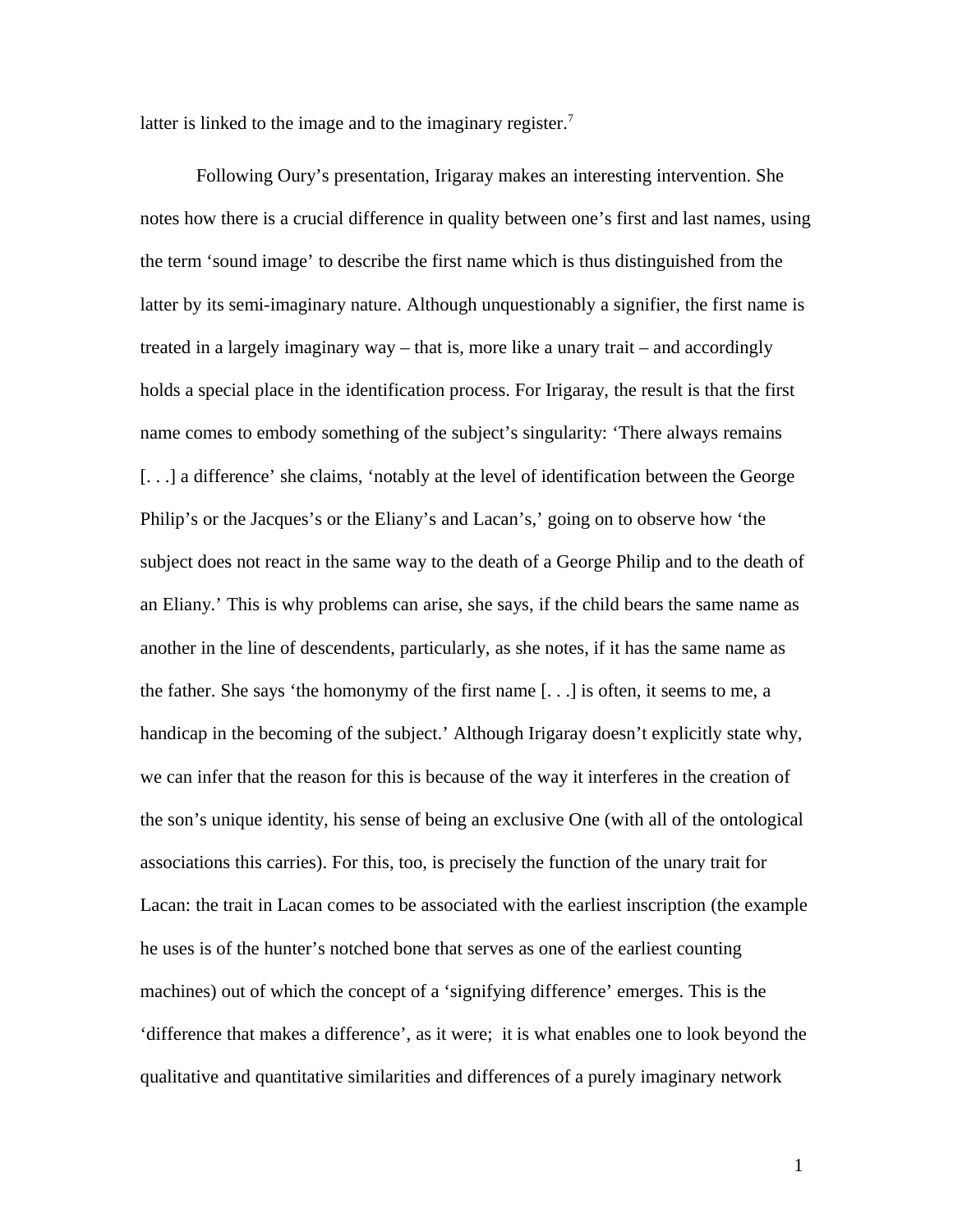and recognize it as being traversed by another kind of identity, namely, a symbolic one. It is striking, then, that among the number of examples Lacan uses to figure this 'genesis of difference' the proper name makes a frequent appearance:

You will say: Laplanche is Laplanche and Lacan is Lacan.' But it is precisely there that the whole question lies, since precisely in analysis the question is posed whether Laplanche is not the thought of Lacan and if Lacan is not the being of Laplanche or inversely. The question is not sufficiently resolved in the real. It is the signifier which settles it, it is what introduces difference as such into the real, and precisely to the extent that what is involved are not qualitative differences. (Lacan, 1961-62, 6 December 1961)

The proper name marks the subject as a singular One, a bearer of the unary trait, that is, of a difference 'detached from all possible comparison' (Lacan, 1961-62, 28 February 1962).

It is possible, then, that the reason Herbert Dodd recoils so violently from seeing or hearing his name is because he may carry the same name as his father, and such a homonymy between the two names would then force him to confront a deeply disturbing truth, namely, his failure to have become a singular One – a failure that his entire brittle narcissistic structure is a vain attempt to cover over and mask. I suggested already to what extent Herbert's much vaunted 'pride' rested on an 'unconscious sense of guilt' (Freud, 1924, p. 166), but it seems patent, too, how his life-long dwelling on his 'suffered wrong' (James, 1999, p. 1053), his insistence on his 'precious sincerity' (p. 1050) – which represents the entire integrity of his narcissistic self-image – is evidently intended to perform a powerful defensive function as well but which Kate, with her insistent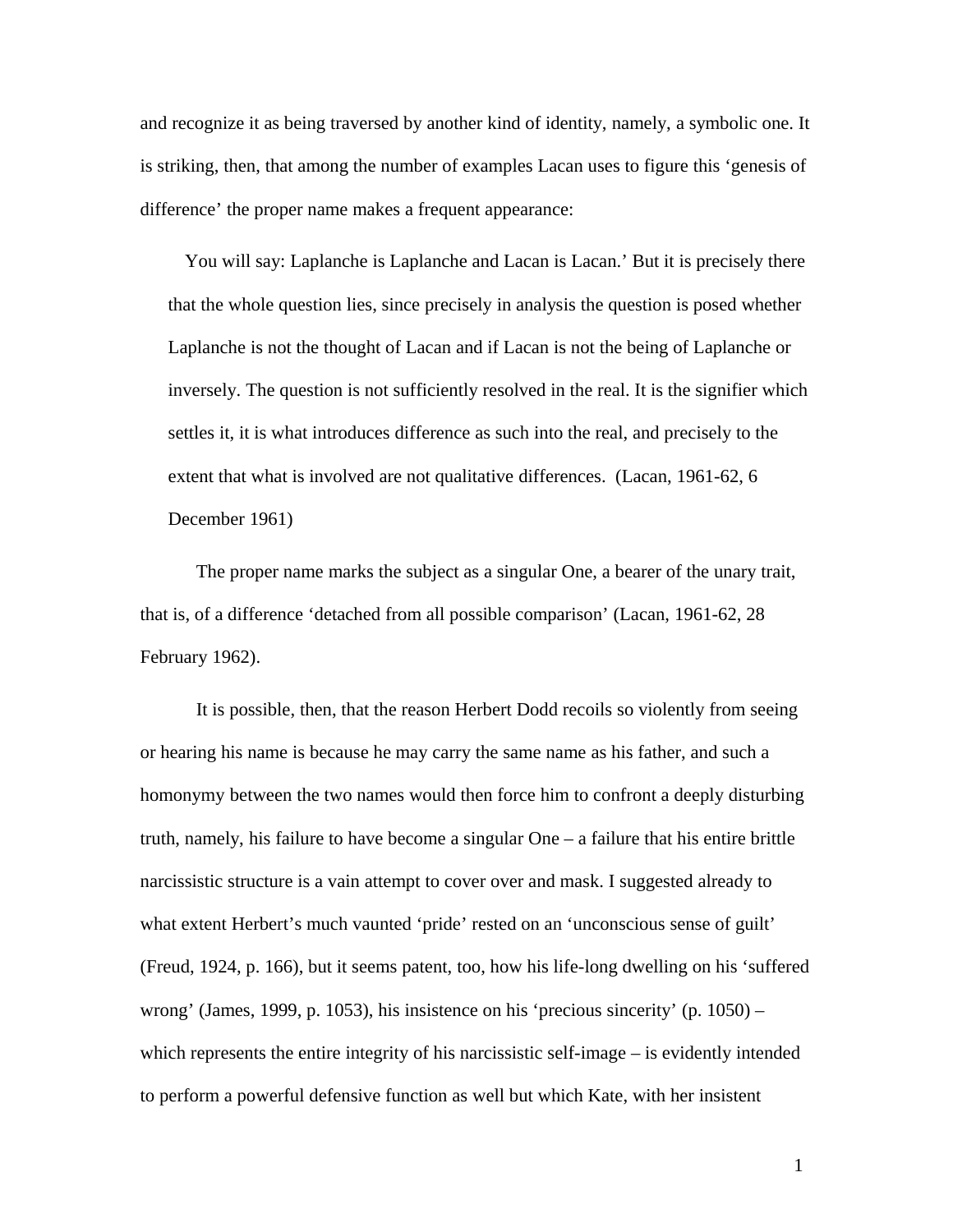pronouncing of Herbert Dodd's name, seems to have an uncanny ability to cut through. It does seem as though there is something inherent in the proper name *itself*, beyond and above whether or not one bears one's father's or mother's moniker, that is capable of breaching the ego's carefully constructed bulwarks.

In this case it becomes unnecessary to move to inferences outside James's text to understand why Kate's persistent naming of Herbert Dodd might result in such a strong negative affect as hate. The reason is that one's proper name is inevitably the repository of parental aspirations. One's name is, in a sense, the privileged signifier of their hopes and dreams, their narcissistic fantasies – in short, of their desire. And because of this, the child always feels it imbued with a certain degree of shame – a shame, perhaps, at how one inevitably fails these dreams or, more deeply still, an existential shame that results from being the visible, public, 'naked' medium (as Herbert figures it to himself) through which, as their offspring, we are proof of their desire, strange little walking nubbins of the Other's jouissance that we are. No wonder Herbert recoils at being reminded of this (and in this light, it seems quite remarkable that anyone succeeds in becoming a subject at all). To the extent that it is the semiotic crystallization of parental desire, one's name – 'this radical archaic point that we must necessarily suppose to be at the origin of the unconscious' as Lacan calls it (Lacan, 1961-62, 10 January 1962)– always possesses something intrinsically shameful as children, in their taunting rituals of social humiliation, intuitively sense.

Is it not true, then, that at some level we all hate our names? Doesn't every parent at some point find themselves bitterly reproached, 'Why didn't you call me such-andsuch?' (such-and-such invariably being a name the parents in turn viscerally abhor).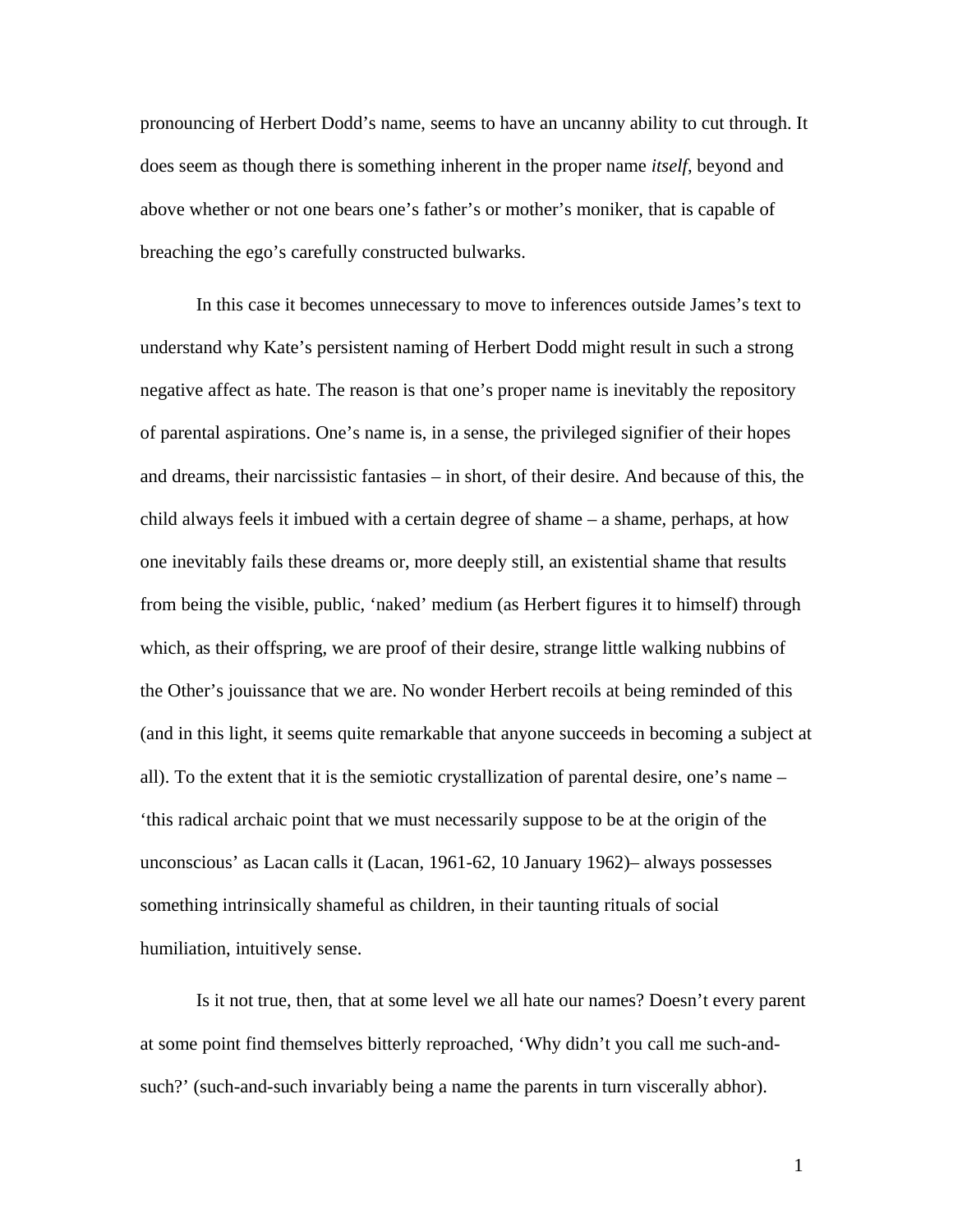Strange as it sounds, however, this hatred of our names is a sign not of the *failure* of identification but rather of its *success*. For when we detest our names, we shift from a passive position, shame, to an active one, hate, with the result that this hate is more genuinely productive than Kate's because it causes us to make something, not of the other as Kate did – 'It was *for* you, it was *for* you!' (1042). '[It was] to do something with your money that you'd never do yourself' (1042) – but of ourselves. It is precisely our hatred of it that drives us to 'make' our name (our own).

However , we would be wrong to think we could stop here since, as Jones has taught us, if there is one thing we can be certain of with hatred, it is that it is a cover for something else.<sup>8</sup> Beneath the shame we feel at our names lurks another, even deeper hatred whose traces can be found in a strange ambiguity found in the name itself. This ambiguity lies in the tension that exists between the name as the core point of identification through which we gain a primary imaginary, and then later, symbolic identity (with its access to the universe of signifiers), and the peculiarly nonsensical nature of the name itself: its sheer blank unsignifyingness (as Lacan notes – not without betraying a certain ethnocentrism – a name is always the one word that is not translated into other languages; it refers to no other signifier within the system of signs, Lacan 1961-62, 1 October 62). This heavy, blank senseless quality of the name subsequently comes to weigh down the entire symbolic order it gives us entry into, as another favorite children's game attests: repeated enough times, this most cherished, familiar, *heimlich* of signifiers dissolves into a profoundly alienating, bizarre set of syllables that empties all and every sense of self. Every name thus carries an essential 'dead weight' (James, 1999, p. 1024) along with it, a reminder that it (and the universe of signifiers it inaugurates) is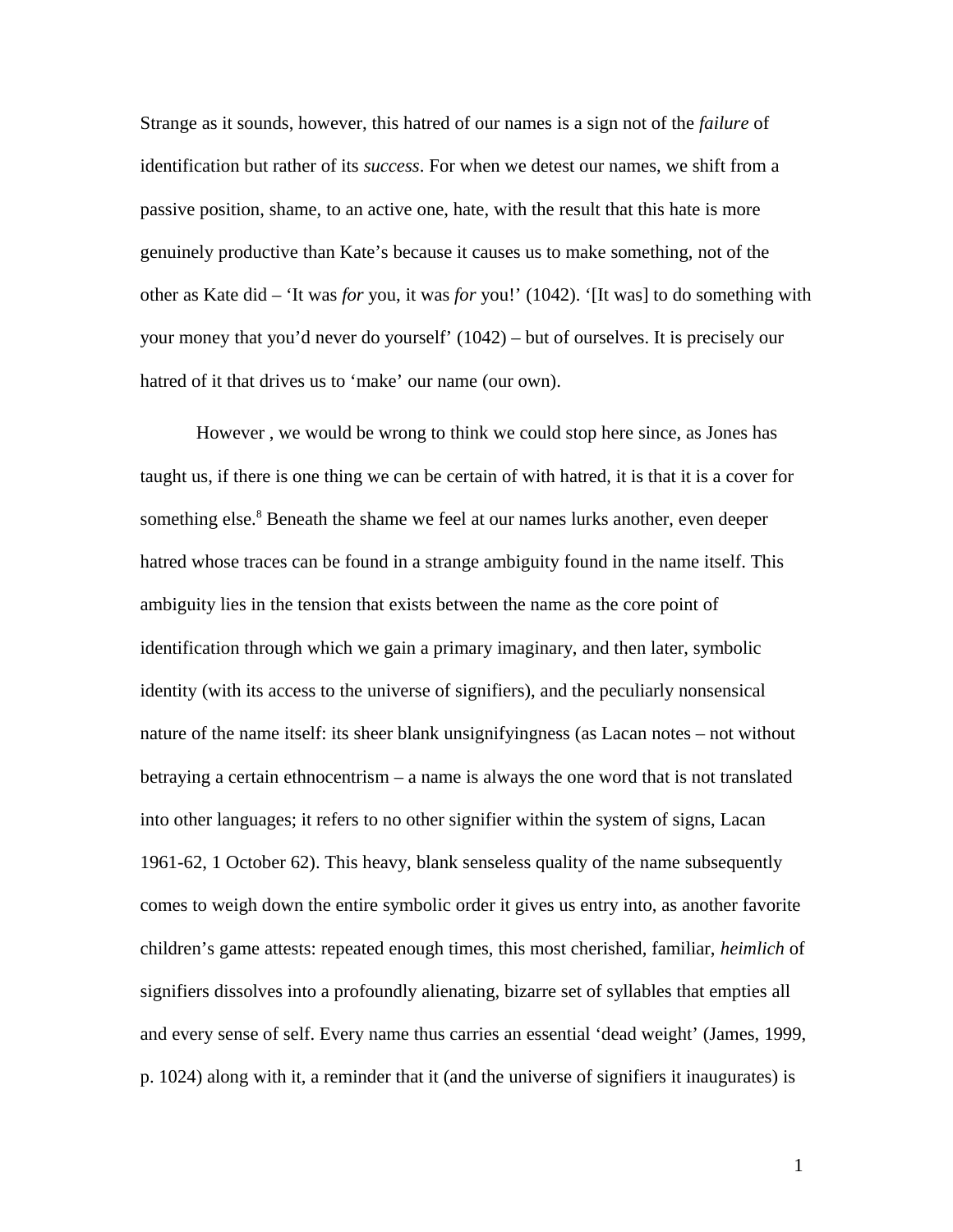merely a loan against our being (and therefore against our death). Consequently, if a name serves as a plug, a prop against the death/Tod/Dodd that is inscribed on everybody's balance sheet, it is also simultaneously a debit memorandum of that original deficit that no paper gains in the Symbolic ledger suffice to recompense. As such, the name carries the traces of the original destructive instinct, a hate that is 'older than love' as Freud has called it (Freud 1915, p. 139). When we hate our names, we give voice to the primordial hatred that, as the 'primary emotional relation between men' is the true origin of morality for Freud as we shall now see (Freud, 1913, p. 325).

\*\*\*

We saw how the pleasure economy is an essentially perverse economy that was founded on an original loan against which we continually borrow as if there were no need to ever pay it back again. Typically, then, one regards the renunciation of pleasure characteristic of the overcoming of Oedipus as the surmounting of such polymorph perversity. The signifier for lack (the phallus) introduces a limit into the pleasure economy, which the subject deals with through a now familiar economic ruse: if we give up one piece of our jouissance now, we are assured of recouping it with interest later on by way of what Lacan calls the 'inverted ladder of the Law of desire' (Lacan, 1977, p. 324). This is what castration promises when it dangles the lure of a symbolic identity before the subject: you must give up 'being' (the phallus, i.e. the Other's total satisfaction) for the greater profit of 'having' the phallus in the form of a place in the symbolic order as a subject of desire. Nevertheless, it is worth noting how, from an 'economic' perspective, the Oedipal renunciation and the accompanying acquisition of a sense of morality remain in fact no less perverse, if we understand by this a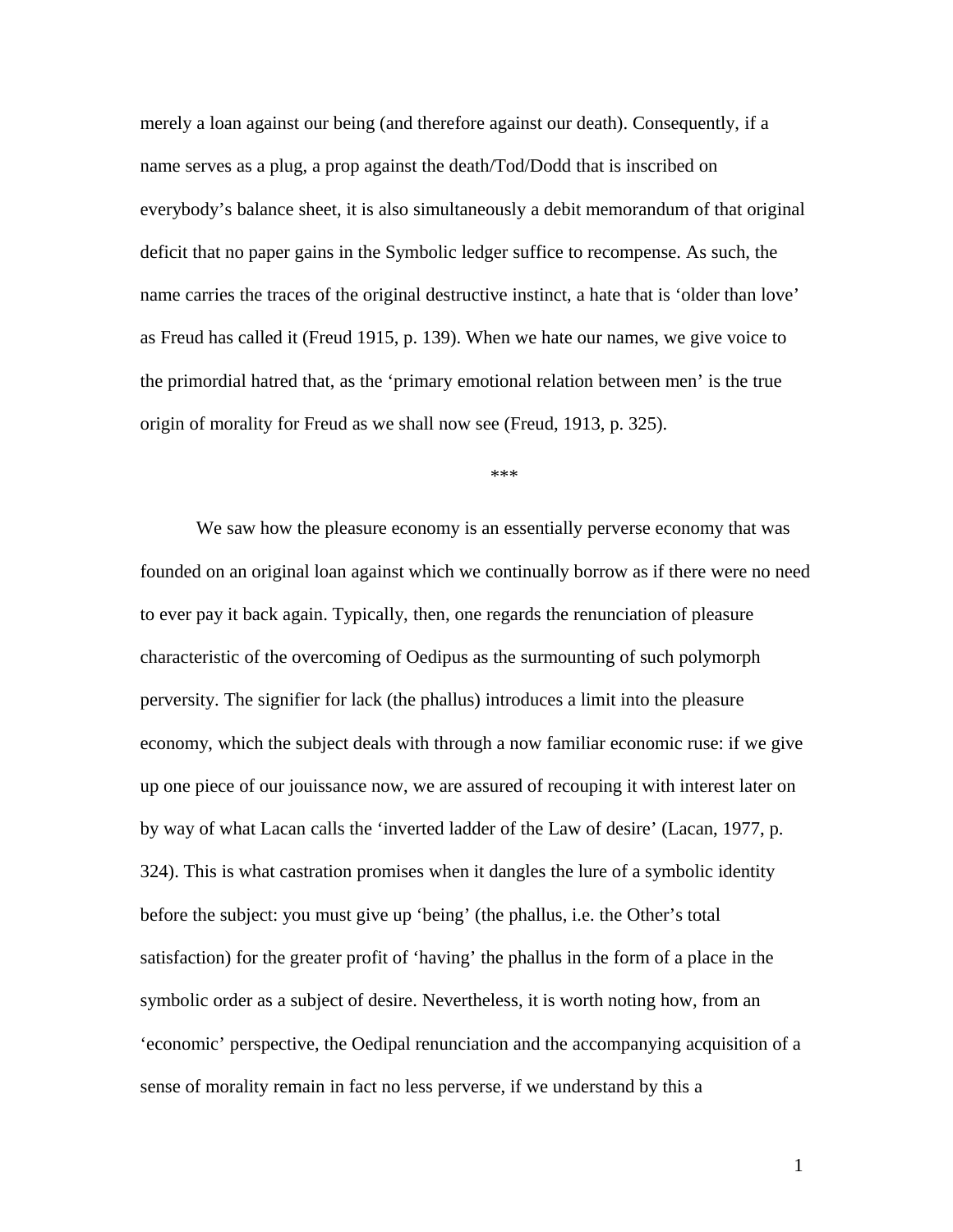fundamentally *closed* economy. The basic structure of the Oedipal subterfuge follows that of secondary masochism. As indicated above, this form of masochism is a reaction formation that emerges when the sadistic drive has been redirected from its outward path and turned back upon the ego. The agency that becomes invested with this drive is the super-ego, the portion of the ego that, as Freud puts it in *Civilisation and its Discontents*, 'sets itself over against the rest of the ego [. . .] and which now, in the form of 'conscience,' is ready to put into action against the ego the same harsh aggressiveness that the ego would have liked to satisfy upon other, extraneous individuals' (Freud, 1930, p. 123).

The peculiarity of the super-ego's strength lies in what Freud, in a charming understatement, calls the 'economic disadvantage' that comes with forming a conscience. For the super-ego not only demands instinctual renunciations with which the subject must comply but, because they are accompanied with the 'wish' that persists and which cannot be hidden from the super-ego, each renunciation produces not the anticipated feeling of virtue but rather guilt, resulting in the need for further renunciations. In the case of the aggressive instinct – the privileged affective renunciation in the formation of a moral conscience – Freud observes how a peculiar transfer takes effect whereby every piece of aggression the subject gives up mysteriously reappears in the ledger of the super-ego, heightening its strength. It is not hard to see how this is simply the inverse of Kate's sadistic pleasure economy, dealing in losses this time rather than gains.

Now, in the following chapter of *Civilisation and its Discontents*, Freud makes an explicit link between the individual formation of the super-ego and its cultural form which he names 'ethics.' Ethics, he writes 'is to be regarded as a therapeutic attempt – as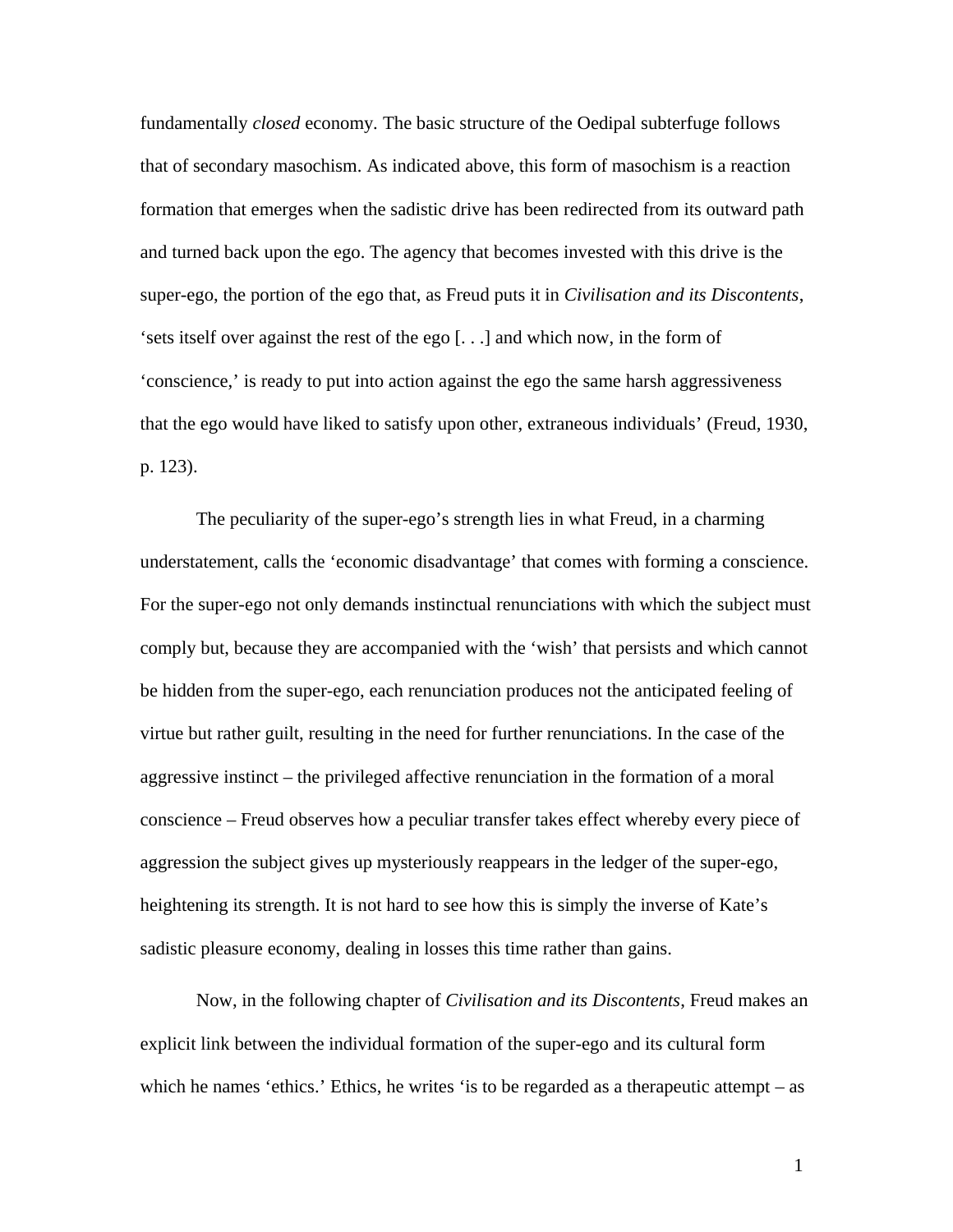an endeavour to achieve, by means of a command of the super-ego, something which has so far not been achieved by means of any other cultural activities' (Freud, 1930, p. 142). What ethics attempts to 'cure' is of course nothing other than the aggressive instinct in man, which Freud calls 'the greatest hindrance to civilization' (Freud, 1930, p. 142), and it accomplishes this through the cultural command of the super-ego to 'love one's neighbour as oneself' (Freud, 1930, p. 142). However, from everything we know about the super-ego, we can predict that such transformation of hatred into love can only lead to greater and greater renunciations on which the cultural super-ego thrives, leading one to conclude that the love of one's neighbor that ethics holds up as an ideal for the basis of community is a profoundly masochistic form of love whose logic is no less perverse than the pleasure economy it was supposed to supplant.<sup>9</sup> The more we love our neighbor, the guiltier we feel, and the guiltier we feel, the more we destroy ourselves in our unconscious desire for punishment. The degree of 'discontent' in any culture lies precisely in the extent to which the majority of its people are not masochists, unable to derive libidinal enjoyment from the inherently perverse structure they inhabit.

Yet it would be a clear mistake to imagine that the perverse answer to the forced choice that confronts us in the form of ethics – should we love or hate? (do I protect my being or the other's being?) – is the only possible one. As we have seen, the pervert's answer has shown this question up to be a false one: no matter which we choose, we will inevitably wind up in the same economic position, that is, with fundamentally unbalanced accounts. At this point, the obsessional neurotic might be able to help us make better economic sense of our resources. The obsessional, after all, is well-known for his careful accounting, where every piece of jouissance must be conscientiously paid for. Payment is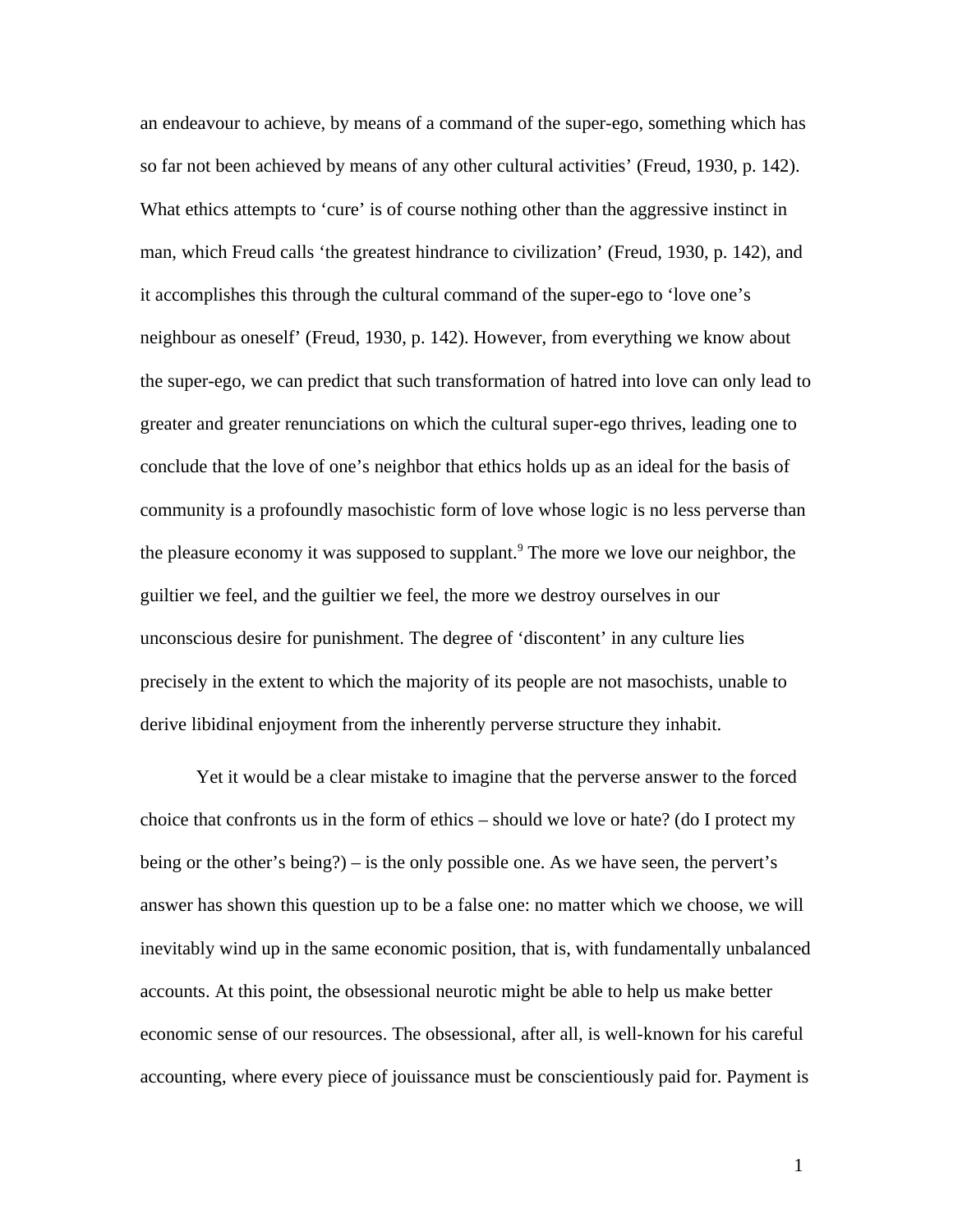what the obsessional specializes in: the strange repeated rituals, the forbidden thoughts, the compulsive hand-washing (to which list we might now add a penchant for occupying, year in, year out, the same identical bench at the end of the boardwalk such that an old friend might reliably expect to find you on it when she comes looking for you many years later<sup>10</sup>). Aimed at pacifying the Other, or better yet, at 'mortifying' it, such payments are always intended as compensation for an original feeling of pleasure that the obsessional experienced as excessive and, hence, traumatic. By paying the Other off, the obsessional imagines he has successfully balanced his books. For every pro there is a con, for every forbidden thought, an act of penance or, more precisely, each act of penance is designed to ward off an obsessional thought *before* it even arrives. Prepaying for his jouissance, the obsessional will never be caught short for even if he dies unexpectedly, it will be in the calm knowledge that his books are already in order.

Hence the obsessional's response to the forced choice of ethics, 'my being or the other's being?' – which we might note is simply the cultural version of the forced choice of castration and whose preferred formula in Lacan is doubtless one with which Herbert Dodd would feel very familiar: 'Your money or your life' – is to read it in this way: 'your money *and* your life'. Forced to choose, the obsessional opts out, preferring to sacrifice himself rather than lose either.<sup>11</sup> There are, thus, certain striking similarities between the masochistic and obsessional positions, leading Jacques-Alain Miller to warn that they are frequently mistaken for one another (which makes me feel a little better about having first erroneously seen Herbert Dodd as a typical masochistic, i.e. perverse personality, particularly given his penchant for 'pretty dotty veils' – although it seems evident now that these are simply 'blinds' for his true passion, *keeping books*). In both masochism and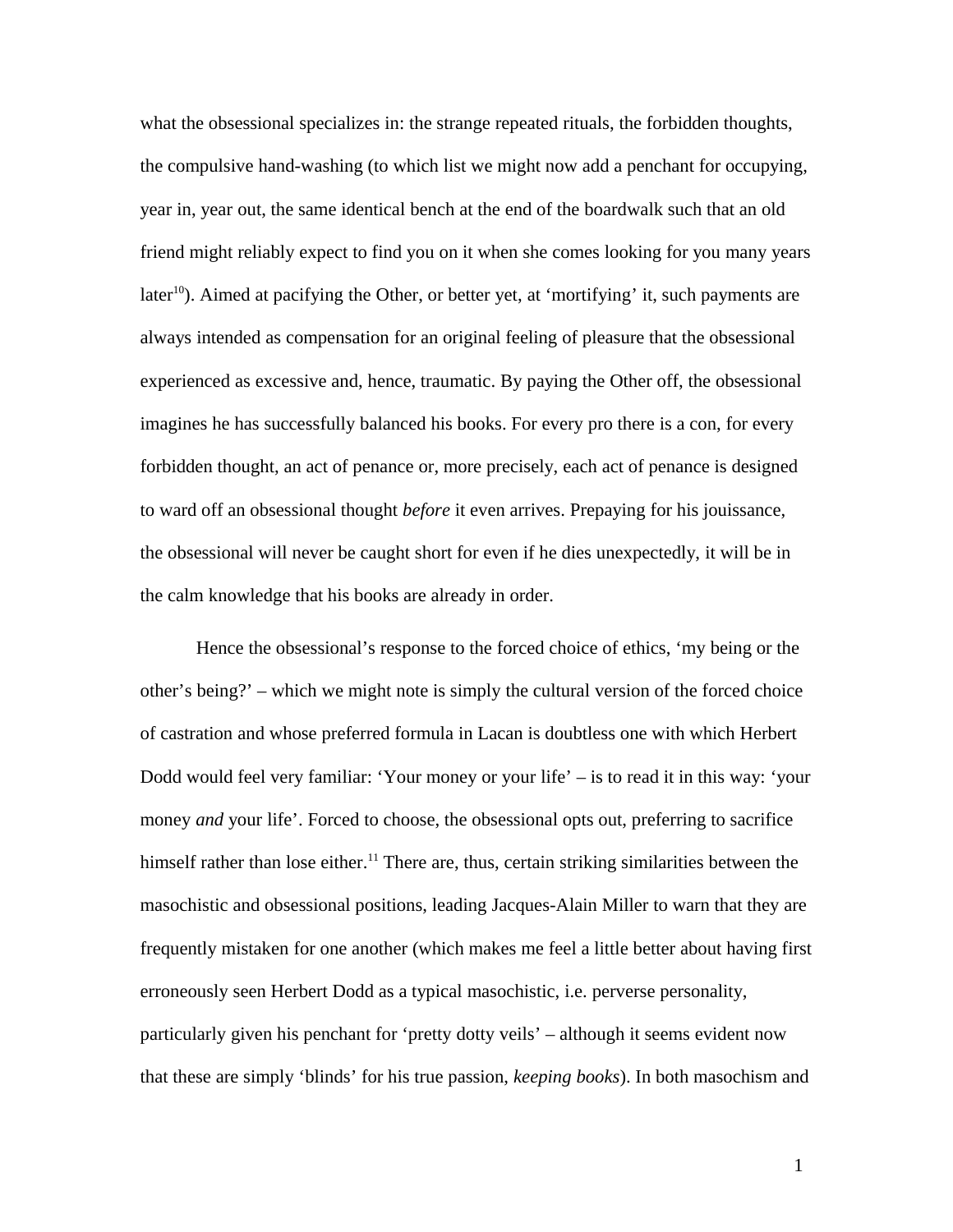obsession, we encounter a repeated scenario centered on the scopic drive whose enjoyment lies in watching oneself suffer from a privileged spectator seat on the 'bench of desolation.'12 Nevertheless, there is a crucial difference between the stagings of autodestruction that both masochists and obsessionals take such delight in, namely, in the status of the one at whom the tableau is aimed. For the masochist, the scenario is staged for the big Other, the one whose enjoyment is guaranteed by the perverse play – as Kate protests, it was all done *for* him, secure in her belief that she knows better than the other what his desire really is.

When the obsessional, on the other hand, gets around the forced choice by sacrificing himself, he enters what Miller calls 'an otherworldly realm'. There the subject wagers that the Other will be content with the subject's self-sacrifice, whose additional effect will thus be to effectively kill off Other's desire – and, by the same token, the Other as well. Consequently, for the obsessional, the Other is fundamentally a *dead* Other, and everything the obsessional does is designed to fool that Other into thinking the subject is dead too.<sup>13</sup> By 'playing dead' (a typical obsessional strategy observed and commented on by many theoreticians including Lacan, 1994; Leclaire, 1980; and Miller, 2003), the obsessional finds a way of cheating death and, hence, a means of avoiding making the impossible choice between being (jouissance) and having (desire).

What this means for the obsessional in practical terms is that the phallus, the signifier of lack – the *Nom du pere* – that represents the limit of the pleasure economy, must remain permanently interred. It must not be allowed to circulate freely in the symbolic (i.e. dragged 'into the hideous public arena' (James, 1999, p. 1023)) for this would mean a definitive loss of jouissance: a choice in favor of having, i.e. castration.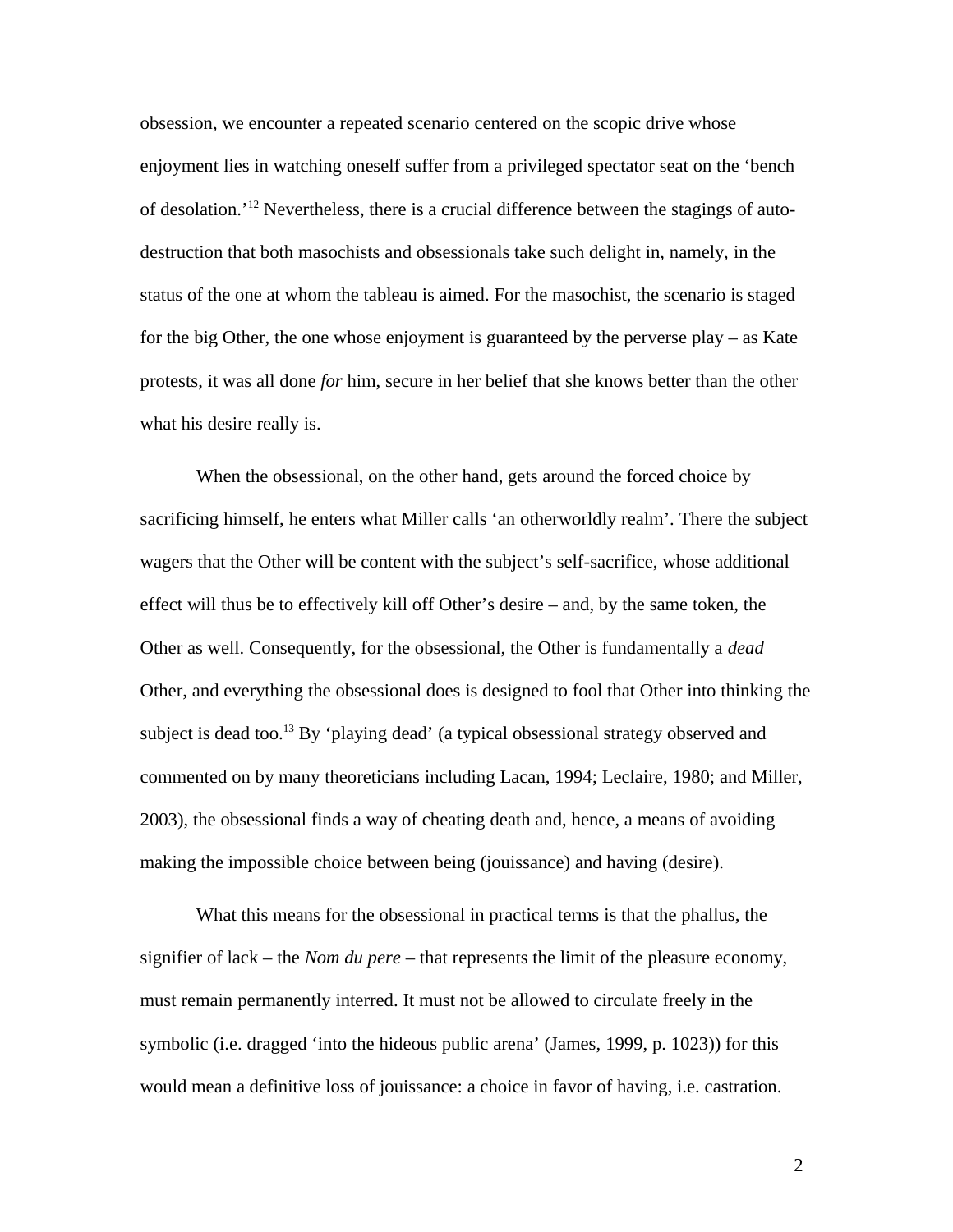Note how this is very different from the perverse structure that successfully disavows the signifier of lack, splitting the subject between two contradictory but economically equivalent scenarios, masochism and sadism. For the obsessional, on the other hand, the signifier is indisputably present (the obsessional is a neurotic structure, remember) but is so purely in suspension. It thus occupies what Lacan calls the 'space between-twodeaths,' and all of the obsessional rituals, ceremonies, prohibitions are designed expressly to prevent this sepulchral signifier from *coming back to life*.

The difference between the masochistic and the obsessional sacrifice might thus be expressed in this way: the masochist seeks punishment from an all-powerful Other because, in a ploy typical of the reversals of the pleasure economy, he obtains his jouissance through that Other. This is the gamble he takes when confronted with the forced choice, hence it matters little whether he ethically chooses himself or the other (sadism or masochism) – in either case he cannot 'lose.' Facing the same choice, on the other hand, the obsessional enters into a game with the Other, promising that if the Other cannot have any jouissance, neither will the subject. All jouissance is thus accounted for; the obsessional has 'squared' his balance sheet with the Other.

*Playing* dead, the obsessional thus gives rein to that most archaic of our drives, the one that lies 'beyond the pleasure principle.' For the death drive, as it frequently needs to be repeated, is not a forward drive into actual death but a backwards push towards 'an earlier state of things,' a condition of stasis and inertia prior to the division into pleasure and unpleasure inaugurated by the pleasure economy. The condition the death drive aspires to is thus a *pre-judgmental* condition, where the boundaries between the organism and the external world have not yet been drawn up into categories (of love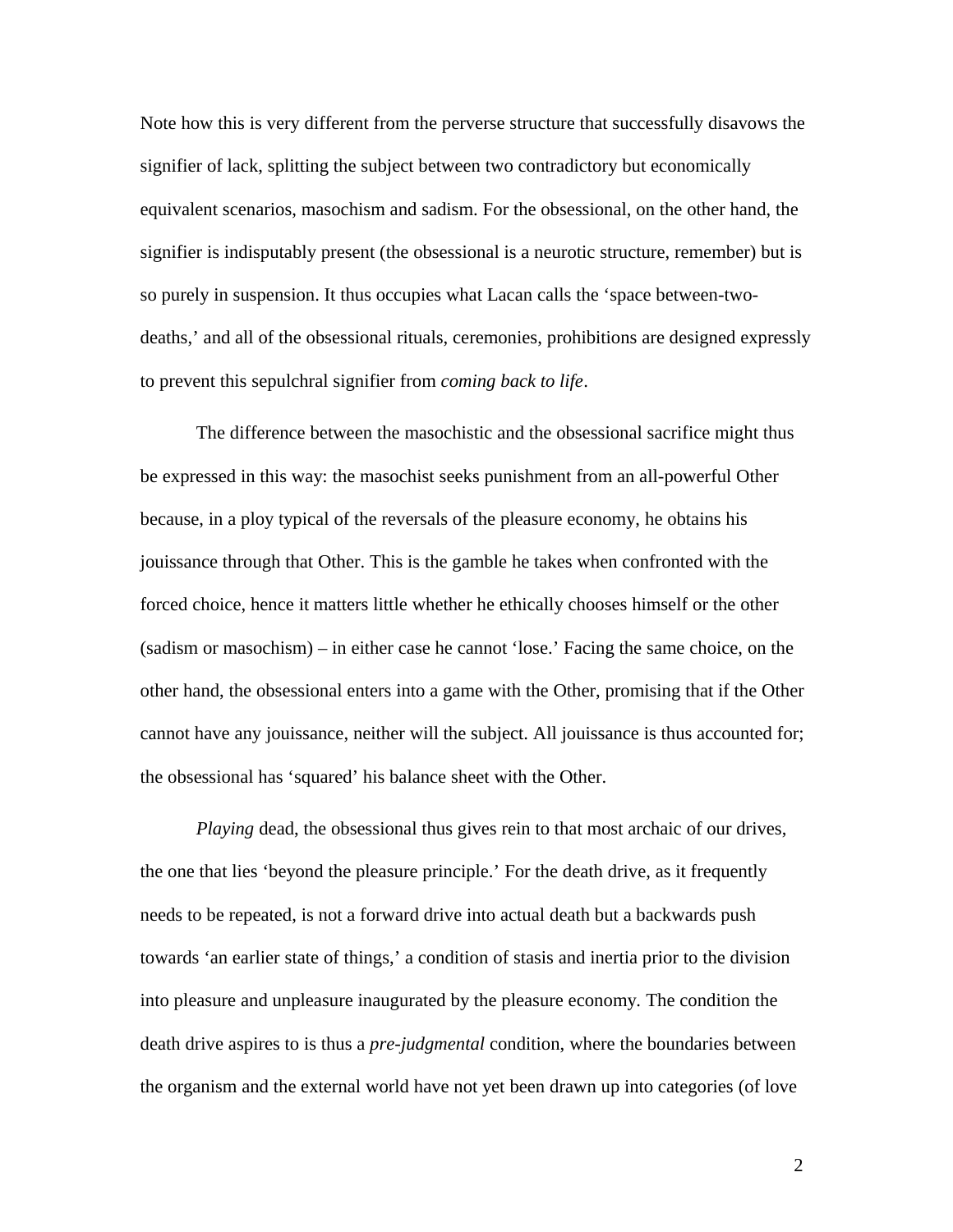and hate). For the organism, in fact, there is nothing but hate, that is to say, it hates everything that interferes with the condition of stasis. This is the hate Freud calls 'older than love.'<sup>14</sup>

My conviction is that it is to this archaic form that the obsessional's much-noted hatred belongs.<sup>15</sup> For, like the organism's primordial repudiation of all external stimuli, his is a hatred of everything that disturbs his death-play. It is a hatred, moreover, whose principal function is to envelop the signifier, to freeze it – and thereby also to shield it from anything that might reawaken it. It is in this precise sense that the obsessional hates his name – not as a form of narcissistic defense against the Other's desire, that is, an Imaginary hatred (although at the top-most layer it certainly is that too). Rather this hatred, which we might now wish to call Real serves, in a remarkable and up till now scarcely thinkable turn-around, as a form of protective armor for the signifier itself.<sup>16</sup> Envenomed in a ferocious, deterrent hatred, the obsessional shields the signifier from any harm that might accidentally reanimate it*.*

However, most crucial from an ethical perspective is this: although I earlier described the destination that lies beyond the pleasure principle as a 'pre-judgmental' state, this does not mean the obsessional is without any morality at all. As any clinical picture can tell us, the obsessional in fact is frequently plagued by an extremely highly developed sense of morality. Freud calls this obsessional morality a 'super-morality' but to avoid any misconception that is has any connection with the super-ego let me propose the term 'hyper-morality.' Unlike the morality imposed by the super-ego, the hypermorality of the obsessional has nothing to do with guilt and renunciation, and even less to do with love. Instead, obsessional hyper-morality acts as a kind of protective buckler, a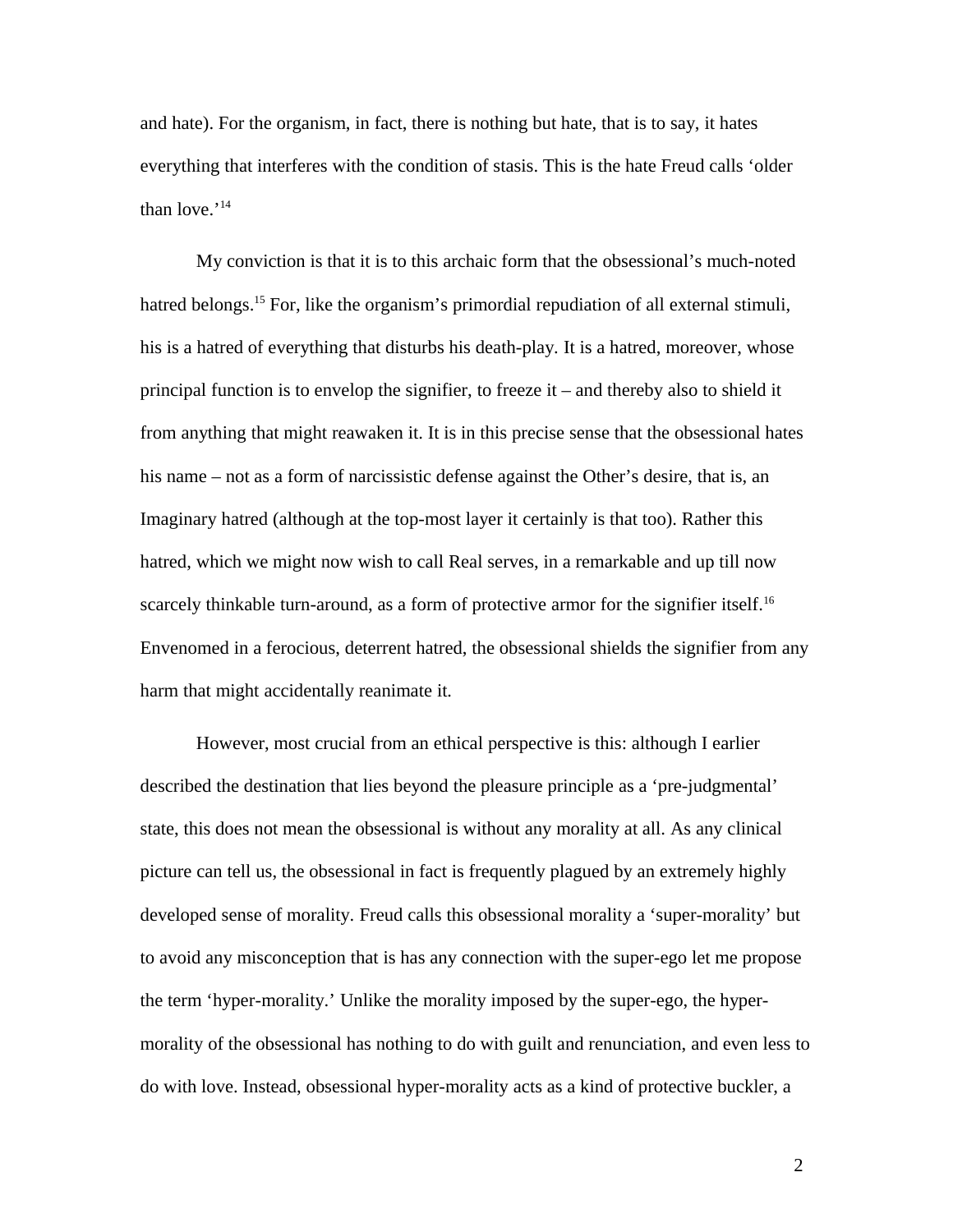carefully designed escutcheon whose purpose is to do everything in its power to maintain the signifier in its ideal inert, interred form. The obsessional's well-known overprotectiveness of others, his need to save them from the terrible things that may befall them (caused, naturally, by the obsessional's own thoughts) is thus in actuality a curious kind of ethical side-effect – an unexpected by-product – of this primary wish to keep anything that might interfere with the death drive at bay.

If we had to give this ethical 'side-effect' of obsessional hatred a name, we might do worse than follow the lead of the woman in James's tale and call it 'care': 'But I can take care of you' (p. 1060), Kate tells Herbert Dodd at the end of the story. Care in this sense – if we could divorce it from its Heideggerian and, even, feminist connotations – would describe a relation to an other founded not on the fusional capacities of Eros (an ethics of masochistic love) but in a defense of the other against one's own incurable death drive. The final scene has Kate putting one arm around Herbert on the bench of desolation in what might be just such a gesture of care.<sup>17</sup> Theirs seems a compact rather than a marriage, an agreement to treat each other with sufficient solicitude to enable the other to pursue his or her own solitary path towards death: desolation, after all, comes from *solus*, alone. It is, naturally, not a particularly happy ending – when would we ever expect one from James? – yet it does perhaps suggest a workable vision of an ethical way of being all alone *with* an other, side by side on the bench of de-isolation.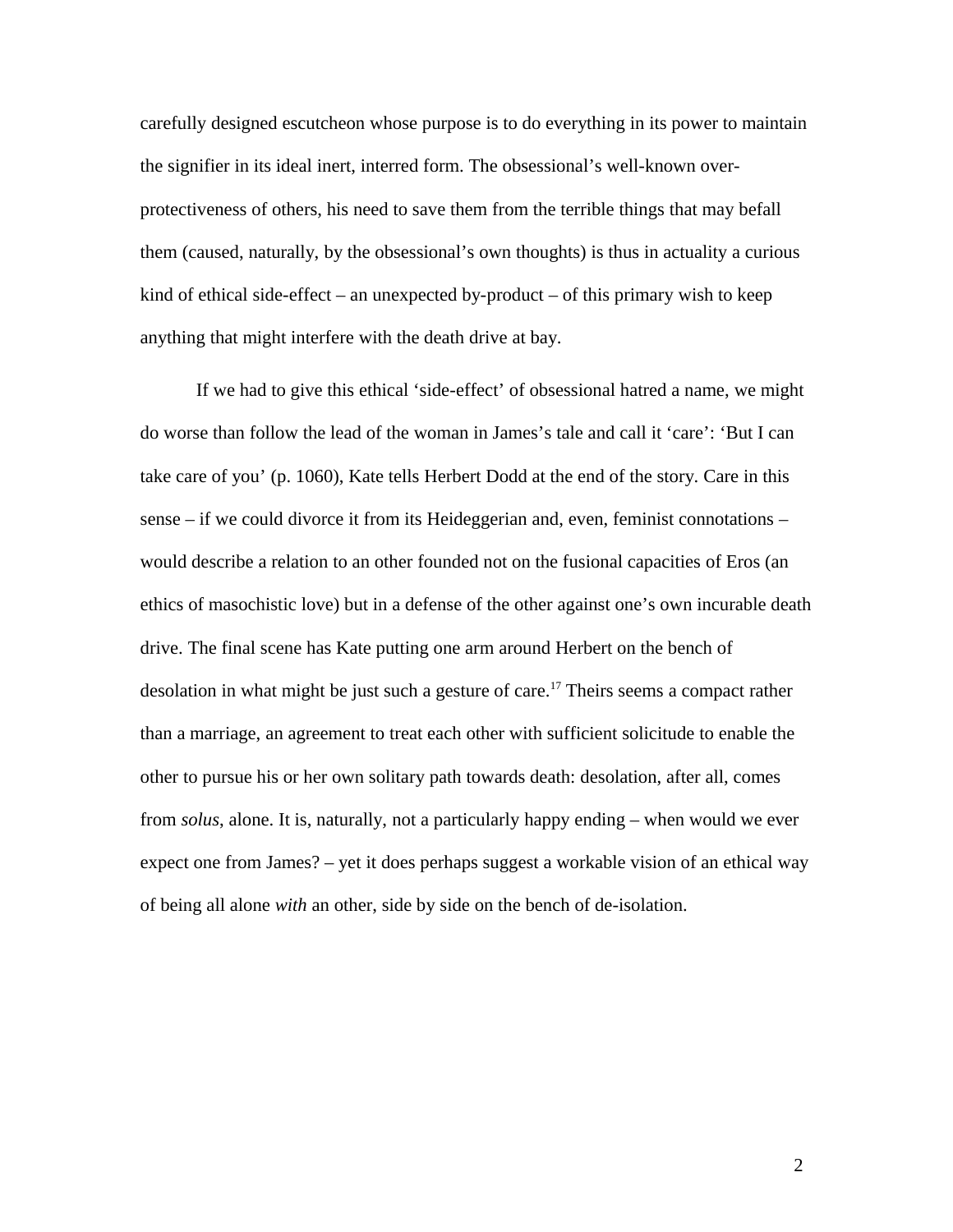#### Works Cited

Burggraeve, Roger (2002). *The Wisdom of Love in the Service of Love.* 

*Emmanuel Levinas on Justice, Peace and Human Rights*. Wisconsin: Marquette UP.

Copjec, Joan (2002). *Imagine There's No Woman: Ethics and Sublimation*. Mass.: MIT Press.

Freud, Sigmund (1908). 'Character and Anal Eroticism,' *Standard Edition* 9 (1906-1909), trans. James Strachey. London: Hogarth, pp. 169-75.

--- (1930). 'Civilisation and its Discontents,' *Standard Edition* 21 (1930-31), trans. James Strachey. London: Hogarth, pp. 59-145.

--- (1913). 'The Disposition to Obsessional Neurosis', *Standard Edition* 12 (1911- 13), trans. James Strachey. London: Hogarth, pp. 317-26.

--- (1924). 'The Economic Problem of Masochism,' *Standard Edition* 19 (1923- 4), trans. James Strachey. London: Hogarth, pp. 158-170.

--- (1923). 'The Ego and the Id,' *Standard Edition* 19 (1923-25), trans. James Strachey. London: Hogarth, pp. 3-66.

--- (1921). 'Group Psychology and the Analysis of the Ego,' *Standard Edition* 18 (1920-1922), trans. James Strachey. London: Hogarth, pp. 67-143.

--- (1915). 'Instincts and the Vicissitudes,' *Standard Edition* 14, (1914-16), trans. James Strachey. London: Hogarth, pp. 111-40.

--- (1914). 'On Narcissism: An Introduction,' *Standard Edition* 14 (1914-16), trans. James Strachey. London: Hogarth, pp. 73-102.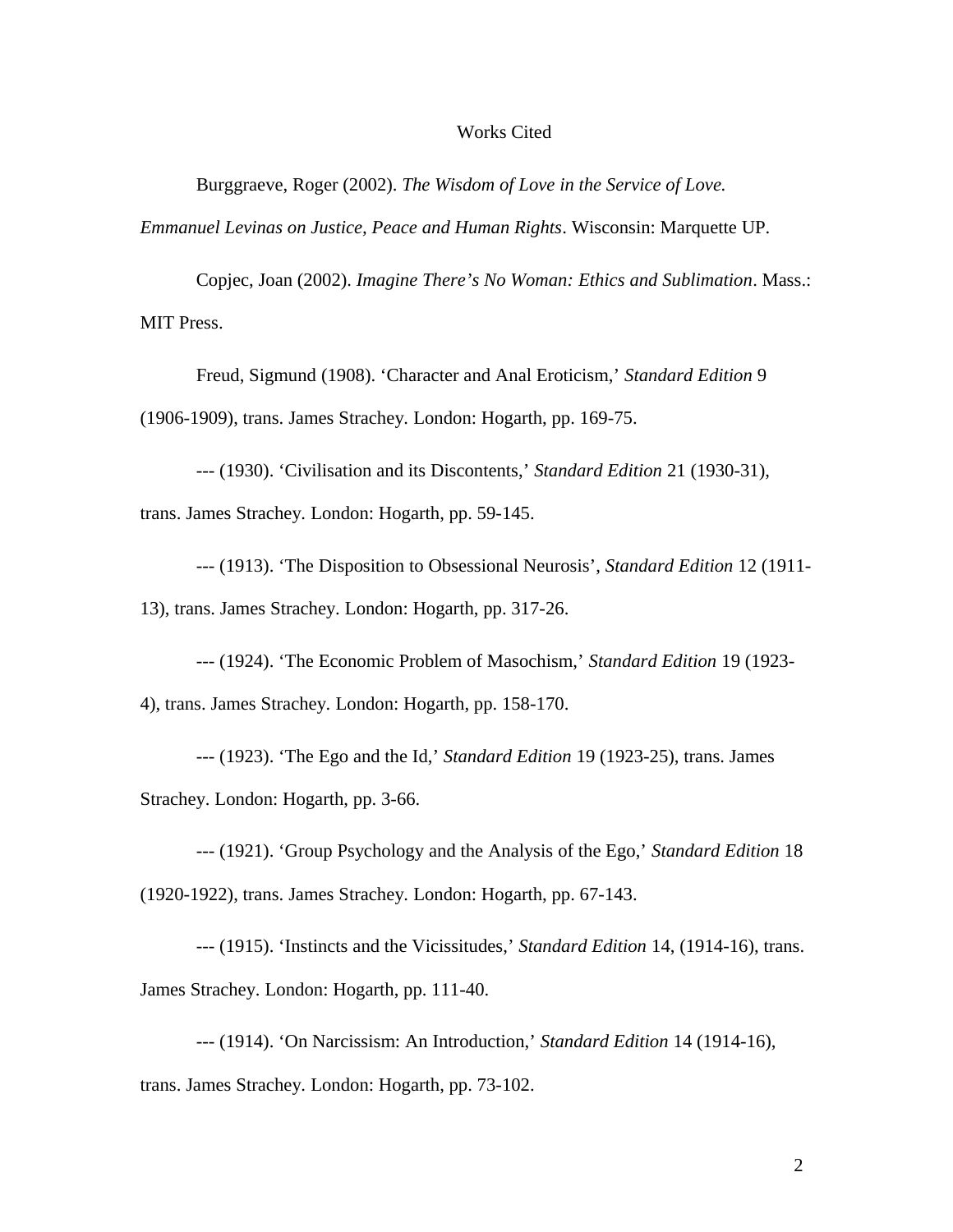--- (1912-13). 'Totem and Taboo,' *Standard Edition* 13 (1913), trans. James Strachey. London: Hogarth, pp. 1-161.

Irigaray, Luce (2003). *The Way of Love*. London: Continuum.

James, Henry (1999). *Collected Stories*, vol. 2, sel. and intro. John Bayley. New York: Knopf.

Jones, Ernest (1929). 'Fear, Guilt, and Hate,' *The International Journal of Psychoanalysis* 10, pp. 383-97.

Kristeva, Julia (1989). *Tales of Love*, trans. Leon S. Roudiez. New York: Columbia UP.

Lacan, Jacques (1977). *Écrits: A Selection*, trans. Alan Sheridan. New York: Norton.

--- (1994). *Le Séminaire de Jacques Lacan, Livre 4: La Relation d'Objet* (1956- 57), ed. Jacques-Alain Miller. Paris: Seuil.

--- (1992). *The Seminar of Jacques Lacan: Book VII. The Ethics of Psychoanalysis, 1959-60*, ed. Jacques-Alain Miller, trans. Dennis Porter. New York:

Norton.

--- (1961-62). *Seminar IX: Identification*, trans. C. Gallagher, unpublished*.*

--- (1964-65). *Seminar XII, Crucial Problems for Psychoanalysis*, trans. C. Gallagher, unpublished*.*

--- (1966-67). *Seminar XIV: The Logic of Phantasy*, trans. C. Gallagher, unpublished*.*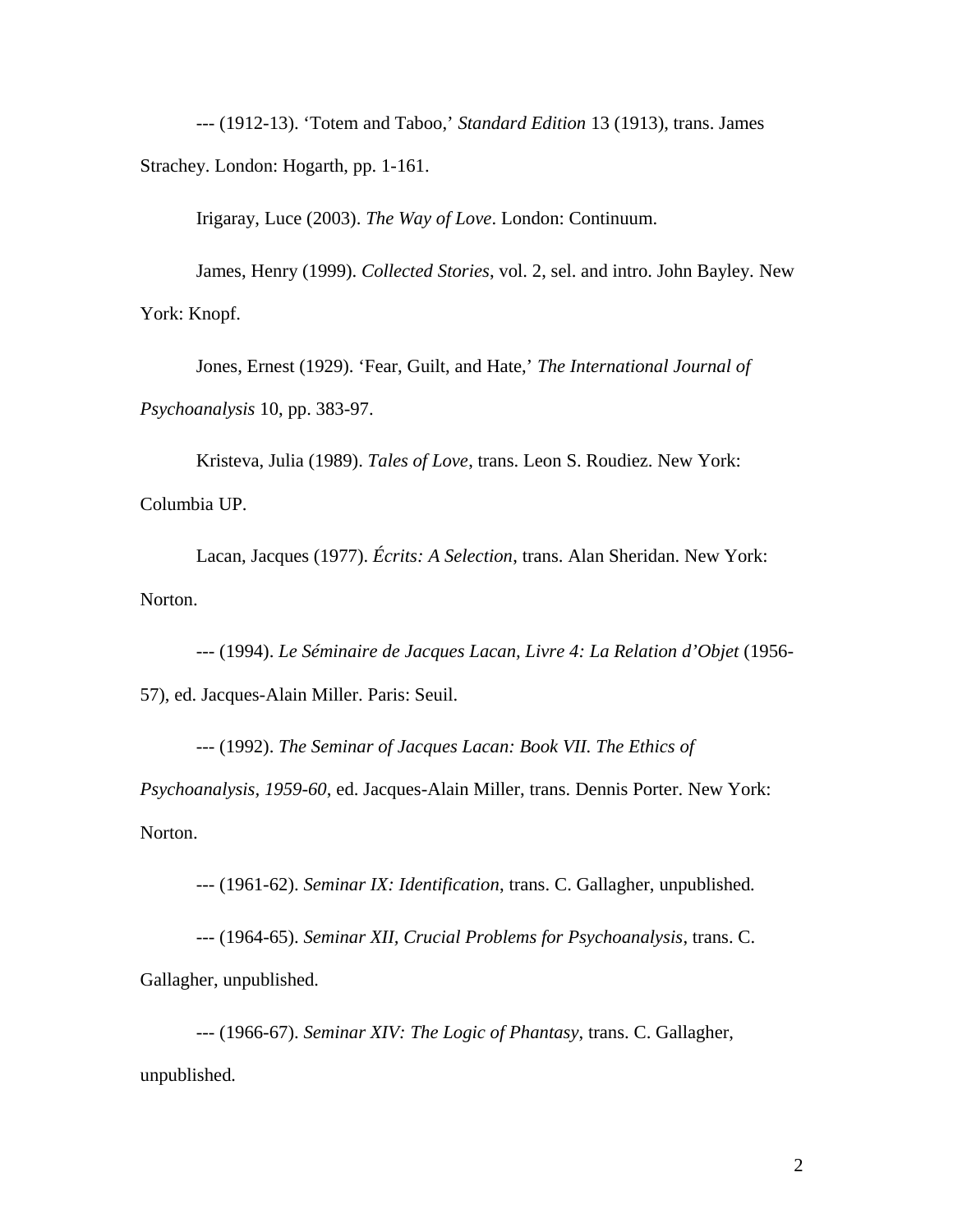--- (1971-72). *Seminar XIX: Ou Pire*, trans. C. Gallagher, unpublished*.*

Leclaire, Serge (1980). 'Jerome, or Death in the Life of the Obsessional,' in Schneiderman (ed). pp. 94-113.

--- (1980). 'Philo, or the Obsessional and His Desire,' in Schneiderman (ed.), pp. 114-129.

Luhmann, Niklas (1998). *Love as Passion: The Codification of Intimacy*, trans. Jeremy Gaines and Doris L. Jones. Stanford: Stanford UP.

Milicia, Joseph (1978). 'Henry James's *Winter's Tale*: 'The Bench of Desolation,'' *Studies in American Fiction* 6, pp. 141-56.

Miller, Jacques-Alain (2003). 'H20: Suture in Obsessionality,' *The Symptom* 4 <http://lutecium.fr/mirror/www.lacan.com/suturef.htm> [accessed 28.8.05].

Nussbaum, Martha (1990). *Love's Knowledge*. Oxford: Oxford UP.

Protevi, John (2003). 'Love,' in *Between Deleuze and Derrida*, ed. Paul Patton and John Protevi. London: Continuum, pp. 195-202.

Sandford, Stella (2001). *The Metaphysics of Love: Gender and Transcendence in Levinas*. London: Continuum.

Schneiderman, Stuart, ed. and trans. (1980). *Returning to Freud: Clinical Psychoanalysis in the School of Lacan*. New Haven: Yale UP.

Terada, Rei (2001). *Feeling in Theory: Emotion after the 'Death of the Subject'*. Cambridge, MA: Harvard UP.

Verhaeghe, Paul (2004). *On Being Normal and Other Disorders*. NY: Other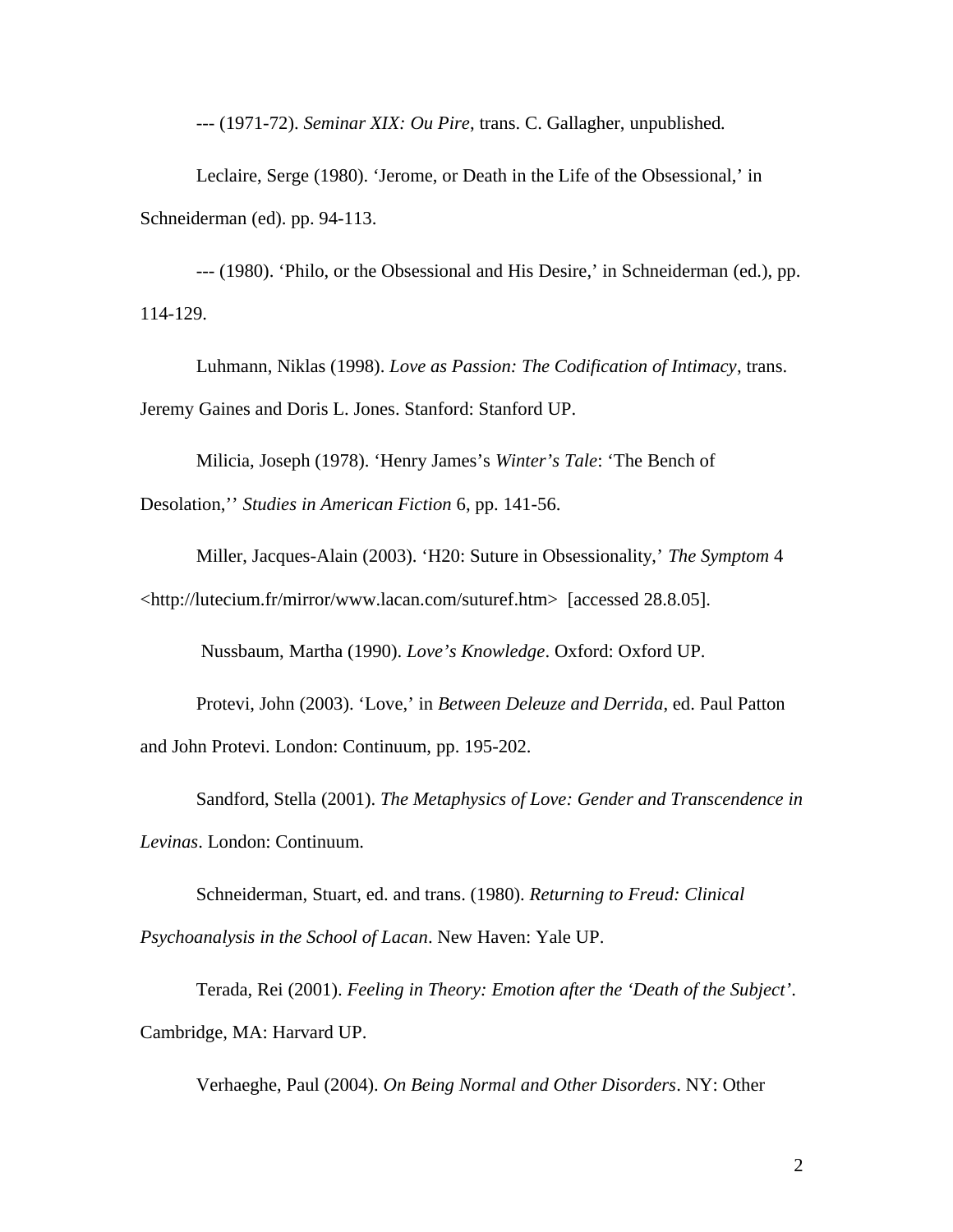Press.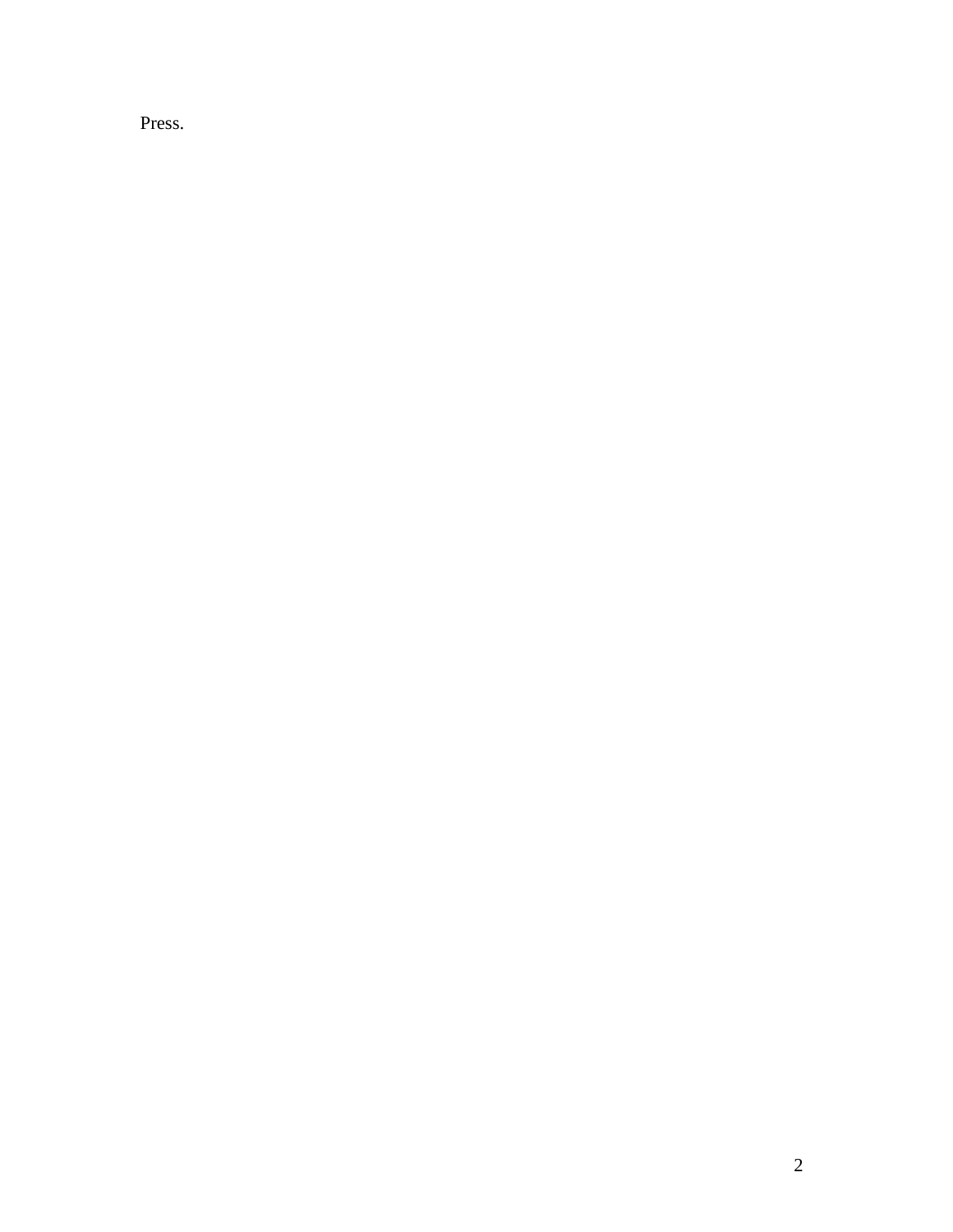<sup>1</sup> A brief glance over recent titles confirms this current ethical steeping in love, see for example, Kristeva, 1989; Sandford, 2001; Burggraeve, 2002. Derrida's recent work on mourning, John Protevi argues, can be regarded as one long meditation on love as the experience of originary difference. See his essay, 'Love,' in Patton and Protevi (2003). Note, too, the recent reprint of Luhmann's, *Love as Passion: The Codification of Intimacy (*1998). It seems telling that the first event of Research Group on Formations of the Clinic in the Lacanian Field's 'Lacan in English' seminar in 2003 was devoted to the transference, while the second, in 2005, was devoted to the Ethics Seminar.

2 There is admittedly a certain ambiguity in Kate's admission of hatred where, upon Herbert's further interrogation, she seems to imply it was a hatred not of Herbert himself but of what she was doing to him. The exchange is as follows: 'Everything was possible, under my stress, with my hatred.'

'Your hatred –?' For she had paused as if it were after all too difficult.

'Of what I should for so long have been doing to you,' p. 1059.

My own inclination is to read Kate's secondary clarification as a sort of aesthetic relapse from her earlier admission of her hatred for him which 'after all [is] too difficult.'

<sup>3</sup> Freud's most extended discussion of this transformation is in the earlier essay, 'Instincts and Their Vicissitudes' (Freud, 1915).

4 Recall how for Freud love is a 'protection against falling ill' caused by a damning up of egolibido in narcissism. One's original libidinal attachment to objects is thus a form of defense against a tension (that may turn inward at the ego's expense). See Freud (1914), pp. 84-86.

<sup>5</sup> The absence of lack is the main characteristic of perversion. See, for example, Paul Verhaeghe, 'in the pervert's own world, there is no lack' (Verhaeghe, 2004, p. 412).

<sup>6</sup> See also Freud's discussion of this in his chapter, 'The Two Classes of Instincts' in 'The Ego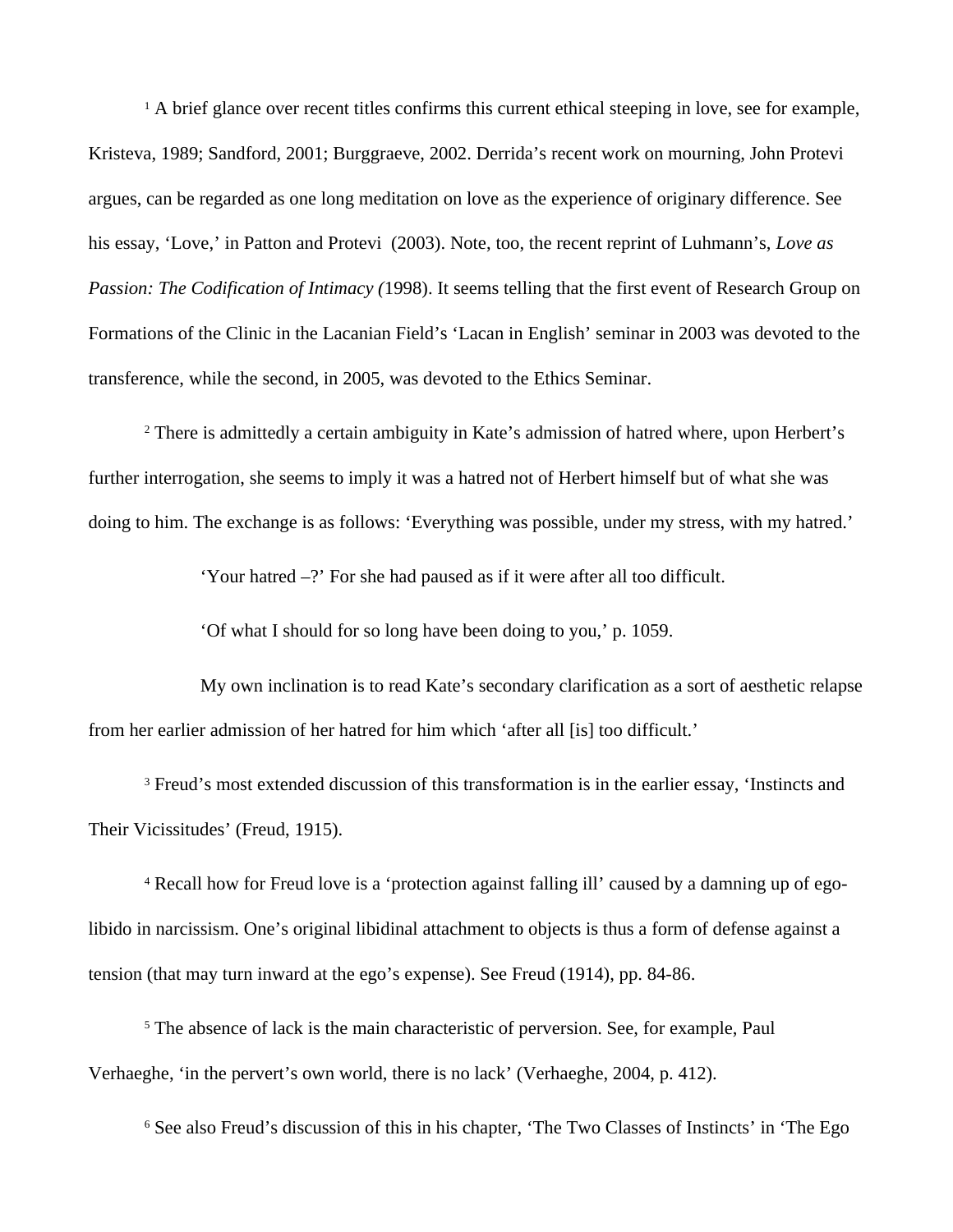and the Id': 'By [. . .] getting hold of the libido from the object-cathexes, setting itself up as sole loveobject, and desexualizing or sublimating the libido of the id, the ego is working in opposition to the purposes of Eros and placing itself at the service of the opposing instinctual impulses' (Freud, 1923, p. 46).

7 In Seminar XIX, Lacan explains how 'the unary trait is the support of what I started from under the name of the mirror stage, namely, imaginary identification' (Lacan, 1971-72, 10 May 1972)*.* However, the link between the unary trait and the letter he develops ten years previously in the Identification seminar seems to suggest a privileged relation to the symbolic register. See, for example, his discussion of the unary trait and the emergence of the signifier in the first two sessions of December 1961 (Lacan, 1961-62, 6 December 1961; 13 December 1961*).* This seems to imply that a signifier (such as one's first name) can be approached in an imaginary way, as I suggest below.

<sup>8</sup> Recall how for Jones, fear, guilt and hate operate in triple layers where the top-most emotion replicates another, more archaic form on the bottom between which is sandwiched a reaction formation. Regarding hate, Jones writes, 'various manifestations of the Hate impulse can cover both anxiety and guilt, but [. . .] there is reason to suppose that in all such cases there is present below these a still deeper layer of hate,' (Jones, 1929, p. 385).

<sup>9</sup> In Seminar XIV, Lacan observes how it is a mistake to imagine masochism is the reverse of sadism. Bearing out my point here, Lacan says 'it is quite clear that both operate in the same fashion, except that the sadist operates in a more naïve fashion.' See his lesson of 14 June 1967 (Lacan, 1966- 76).

<sup>10</sup> James tells us 'For him, his seat, the term of his walk, was consecrated; it had figured to him for years as the last (though there were others, not immediately near it, and differently disposed, that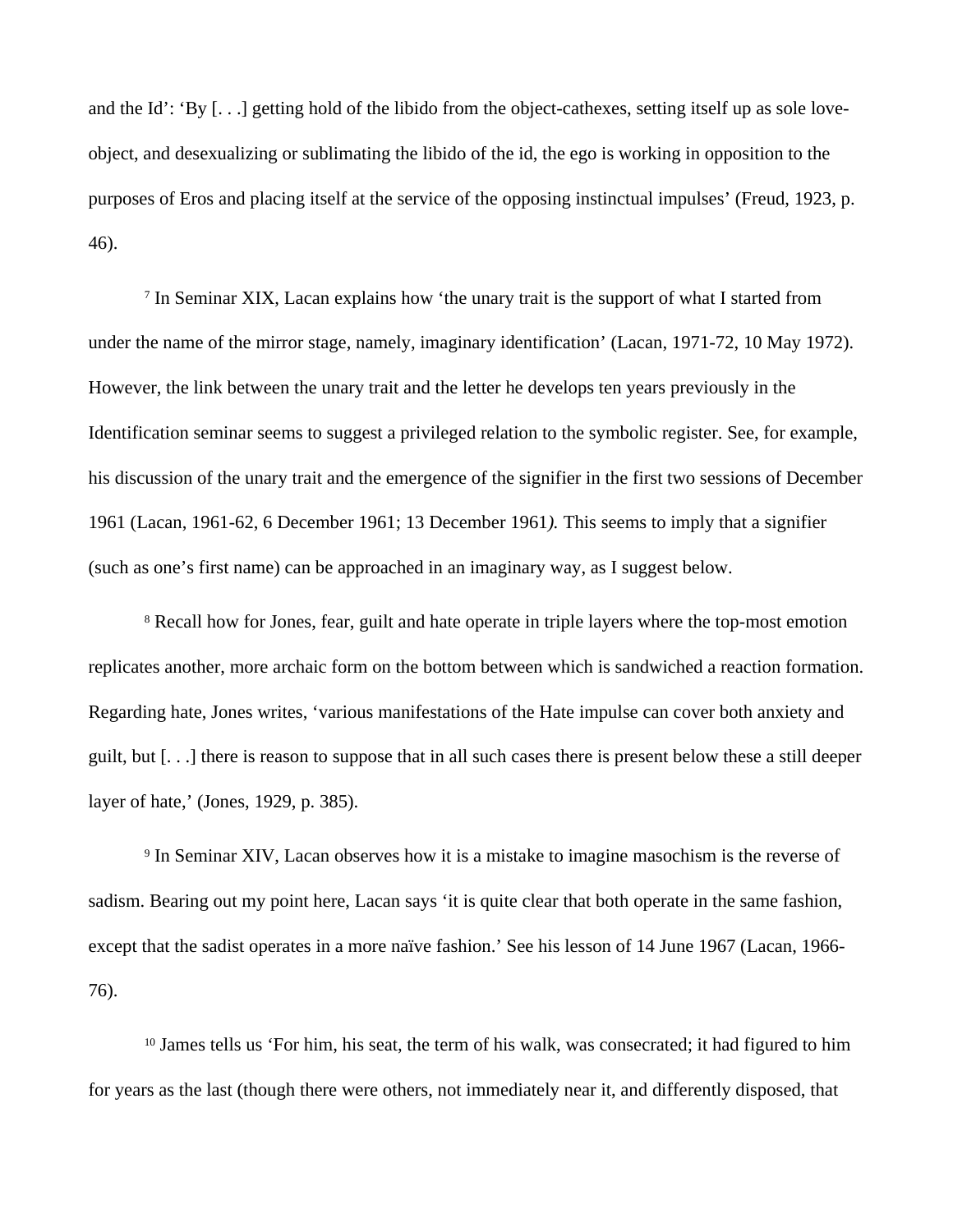might have aspired to the title); so that he could invidiously distinguish as he approached, make out from a distance any accident of occupation, and never draw nearer while that unpleasantness lasted. What he disliked was to compromise on his tradition, whether for a man, a woman, or a canoodling couple,' (James, 1999, p. 1028).

<sup>11</sup> See Jacques-Alain Miller, 'H20: Suture in Obsessionality,' *The Symptom* 4 (2003). <http://lutecium.fr/mirror/www.lacan.com/suturef.htm> [accessed 28.8.05]. 'Forced to choose, the one or the other, the obsessional does not want to lose either. [. . .] But despite all efforts to deny it, the obsessional cannot escape the forced choice. The necessity of loss hits the subject with particular virulence: rather than lose something, the subject sacrifices itself.'

 $12$  For a useful short description of the principal features of the obsessional subjective structure, see Verhaeghe ( 2004), pp. 351-95. Like most obsessionals, Herbert was his mother's favorite child, 'the youngest and most interesting, the 'delicate' one and the literary of her five scattered and struggling children' (James, 1999, p. 1014). Herbert's description of how his mother 'screwed' the bookshop out of her uncle for him suggests a particularly dominating personality (her maiden name, incidentally, was Geddes, 'get his'). Verhaeghe tells us this is common among mothers of obsessionals who typically send a message to the child that the father is inadequate, (Verhaeghe, 2004, p. 384). Like Herbert, the child grows up with an inflated narcissism as a result of finding himself the ideal object of his mother's desire. Most importantly, however, the obsessional fears the Other's desire because of the threat it represents of totally engulfing him, leading him to shower the Other with what Verhaeghe calls 'anal objects,' none of which will ever be enough to satisfy it (in this context we might usefully recall Freud's famous association of money and shit in 'Character and Anal Eroticism,' Freud, 1908). The obsessional fear of the Other's desire offers one reason for why Herbert withdrew from his engagement with Kate. Along these lines, Joseph Milicia wonders whether 'the younger Kate's more open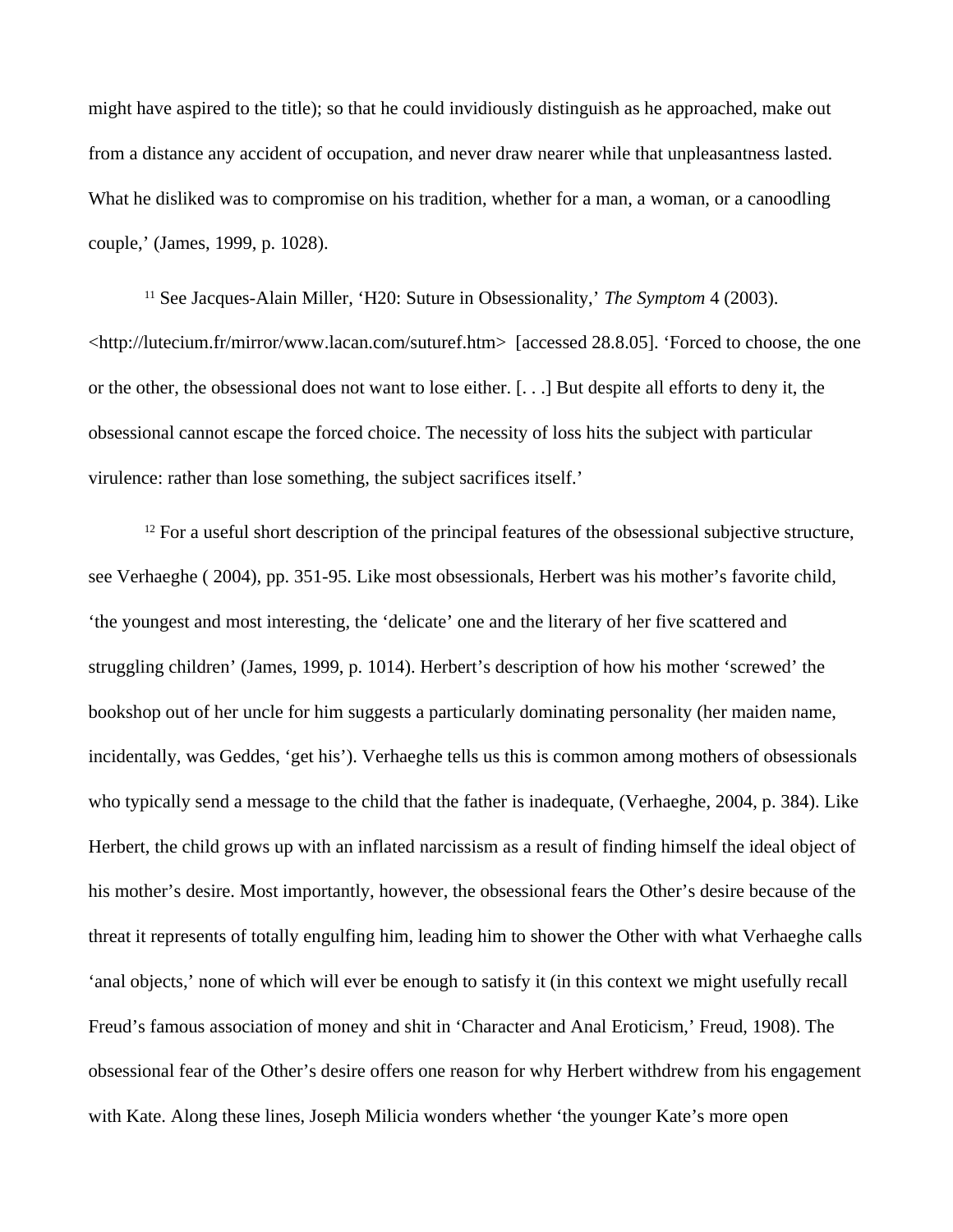dominance – or what seemed that to Dodd – was a cause of his original rejection of her.' For Milicia, then, Herbert's act of resisting Kate 'becomes a kind of primal event, a son's break from a mother's force.' (Milicia, 1978, p.152). All of these characteristics are, however, merely 'accidental' features, none of which are guaranteed to produce an obsessional structure which, one must emphasize with Verhaeghe, has to do with the way the subject relates to the phallic signifier.

<sup>13</sup> Miller writes, 'Already the early Lacan emphasized that the obsessional makes do with a dead [sic] in the place of the Other. 'A dead man feels no pain'... It should be added that a dead man feels no pleasure either, and that is why the Other of the obsessional is dead.' 'H2O: Suture in Obsessionality.'

 $14$  'Hate, as a relation to objects, is older than love. It derives from the narcissistic ego's primordial repudiation of the external world with its outpouring of stimuli' (Freud, 1915, p. 139). See also his comment in 'The Ego and the Id' how this hate is the sole phenomenal representation we have of the 'elusive' death drive: 'There is no difficulty in finding a representative of Eros; but we must be grateful that we can find a representative of the elusive death [drive] in the [drive] of destruction, to which hate points the way' (Freud, 1923, p. 42).

<sup>15</sup> In 'The Disposition to Obsessional Neurosis,' Freud comments on 'the extraordinary part played by impulses of hatred and anal eroticism in the symptomatology of obsessional neurosis' (Freud, 1913, p. 321).

<sup>16</sup> This turn-around is thus the diametric opposite of an ethical sublimation which employs symbolic signifiers in defense against the real. See Lacan's discussion of sublimation in Seminar IV (Lacan, 1994*,* pp. 87-164).

<sup>17</sup> I acknowledge a certain paradox here that sees the pervert, Kate, teach the obsessional